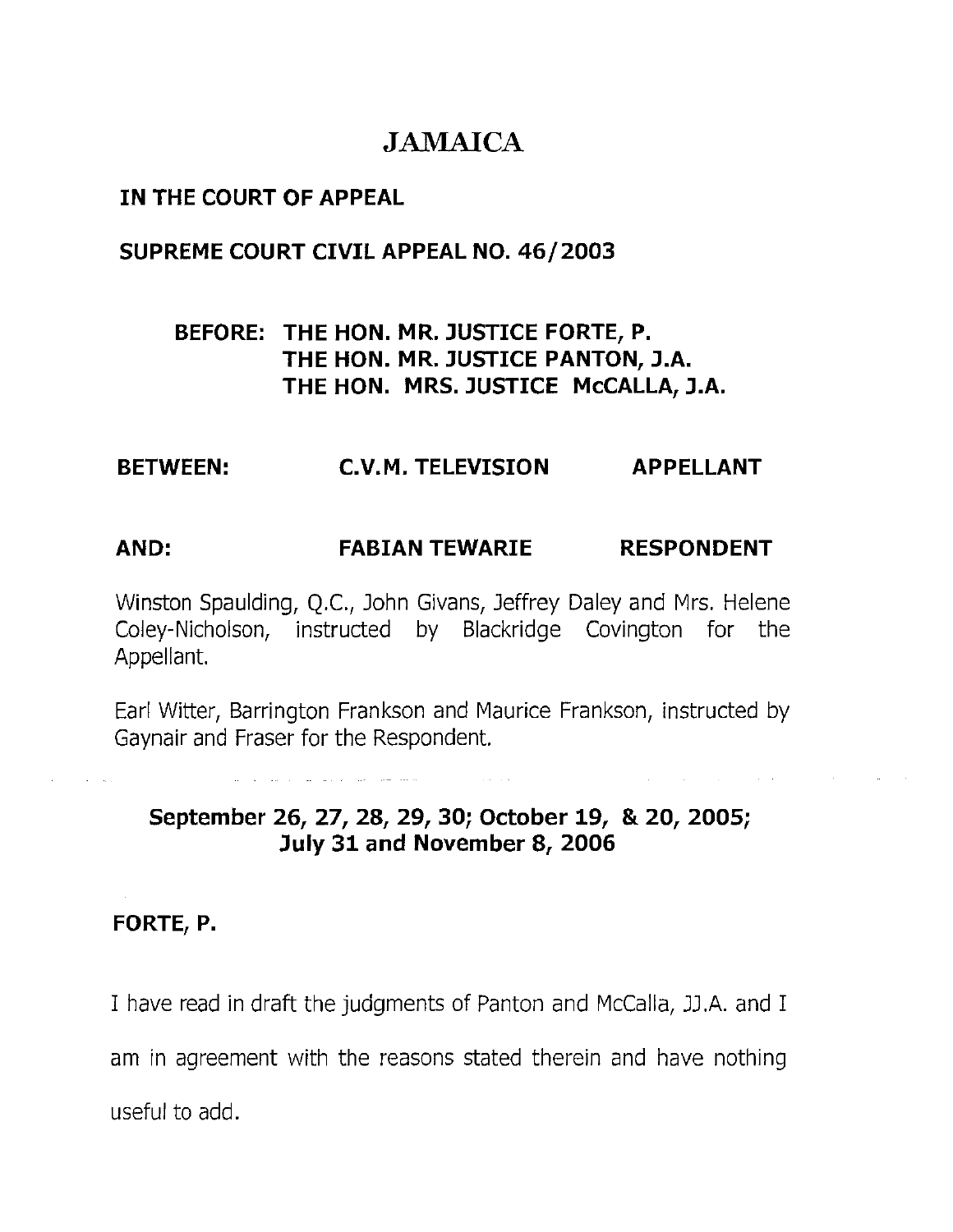### **PANTON, J.A.**

1. On July 31, 2006, I expressed my agreement with my learned colleagues Forte, P. and McCalla, J.A. in respect of the disposition of this appeal. McCalla, J.A. has set out in full the relevant facts, arguments and the law governing the situation. Consequently, in giving these views of my own, there shall be no unnecessary repetition.

2. Paragraph 3 of the statement of claim reads:

"On or about the 12<sup>th</sup> day of November, 1998, at or about 8 p.m. and later repeated at or about 11 p.m. on the said date the defendant caused to be broadcast and published as part of its news, words and images of and concerning the plaintiff which were defamatory of the plaintiff".

Paragraph 3 of the defence reads:

"Paragraph 3 of the statement of claim is admitted".

I am of the view that a proper interpretation of the pleadings lends

itself to the conclusion that the appellant had indeed admitted that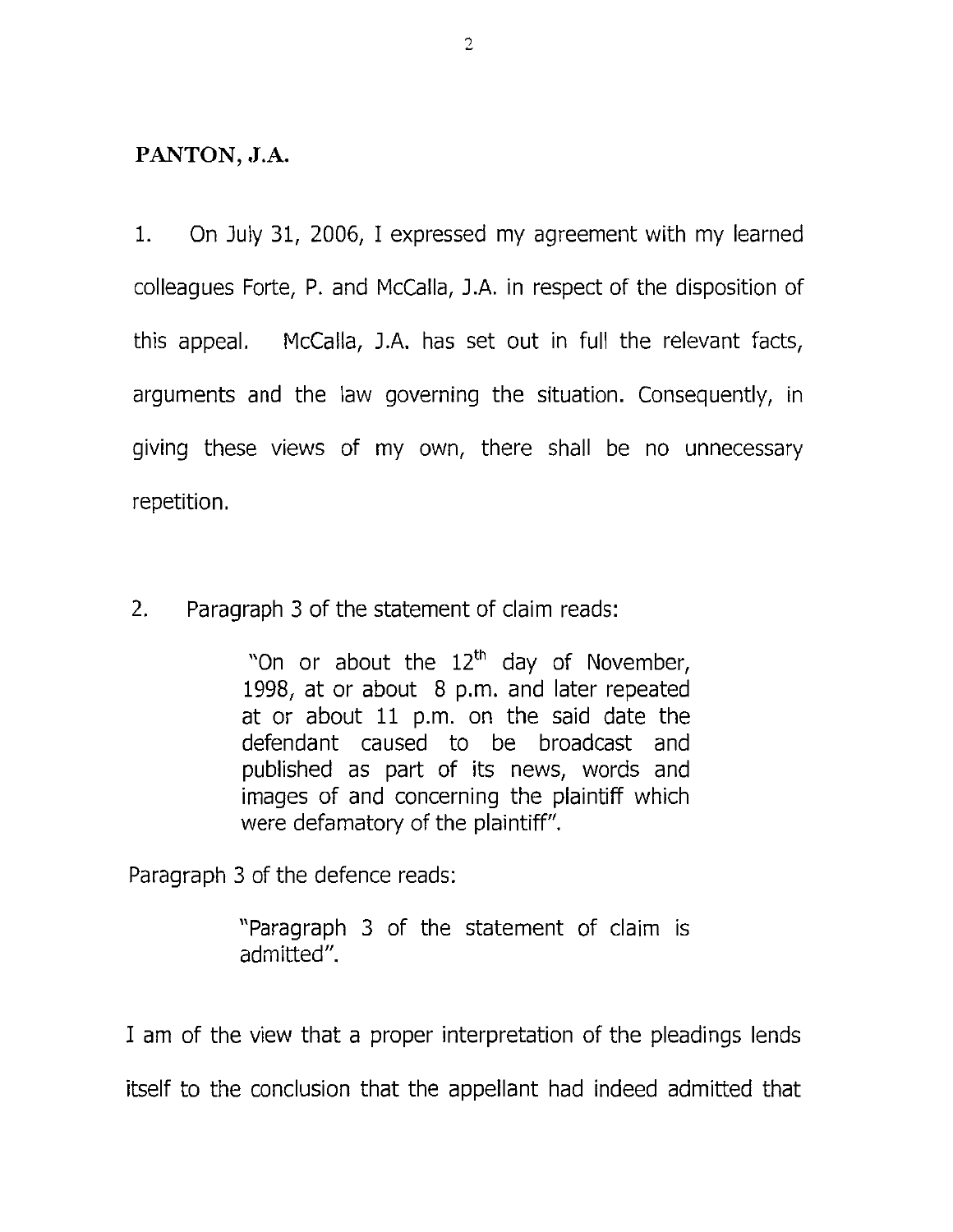the words used were defamatory. It seems therefore that the learned judge was extraordinarily generous in leaving that matter for the determination of the jury. The only matters for determination were:

> (a) whether qualified privilege applied; and (b) the quantum of damages, if the defence failed.

3. The appellant contended that the defamatory words were published on a privileged occasion, in that it had a duty to publish same to its viewers and listeners, and they had a corresponding right to receive the communication. The appellant's manager of news and current affairs admitted in evidence that what was published was "a lie" and "was not fair" to the respondent. His responsibilities, he said, included "editing scripts for accuracy ... fairness and objectivity". It is very evident that he fell down on the job. Here was a situation in which the appellant, with its microphone and camera, facilitated and encouraged the presentation of an account of an incident by someone who was not a witness. The appellant never even tried to investigate or verify the story. It simply broadcast it unchecked and unedited, totally uncaring and reckless as to whether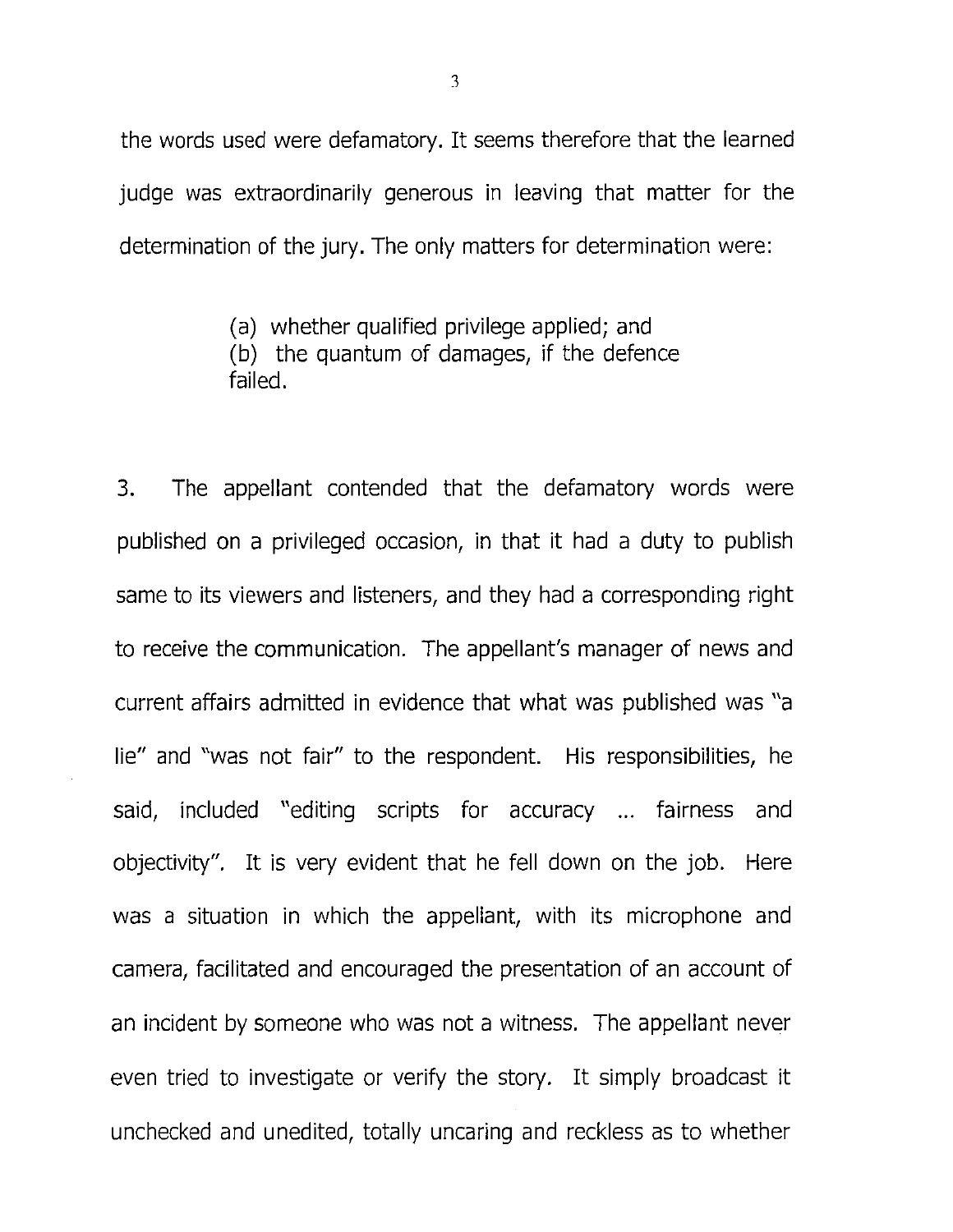it was accurate or not. In addition, the appellant repeated the story even after a complaint had been made by the respondent. The appellant also failed to apologize for its errant ways. It is in that context that the appellant claimed that the occasion was privileged.

4. It seems to me that a few quotations from the judgments in Reynolds v. Times Newspapers Ltd (1999) 3 W.L.R. 1010 may be of assistance in understanding the nature of the defence of qualified privilege and its relevance in the instant case. At page 1017 C thereof, Lord Nicholls of Birkenhead said:

> "The underlying principle is conventionally stated in words to the effect that there must exist between the maker of the statement and the recipient some duty or interest in the making of the communication."

Further, at page 1024 F-H, he said:

"... the common law solution is for the court to have regard to all the circumstances when deciding whether the publication of particular material was privileged because of its value to the public. Its value to the public depends on its quality as well as its subject matter. This solution has the merit of elasticity. As observed by the Court of Appeal, this principle can be applied appropriately to the particular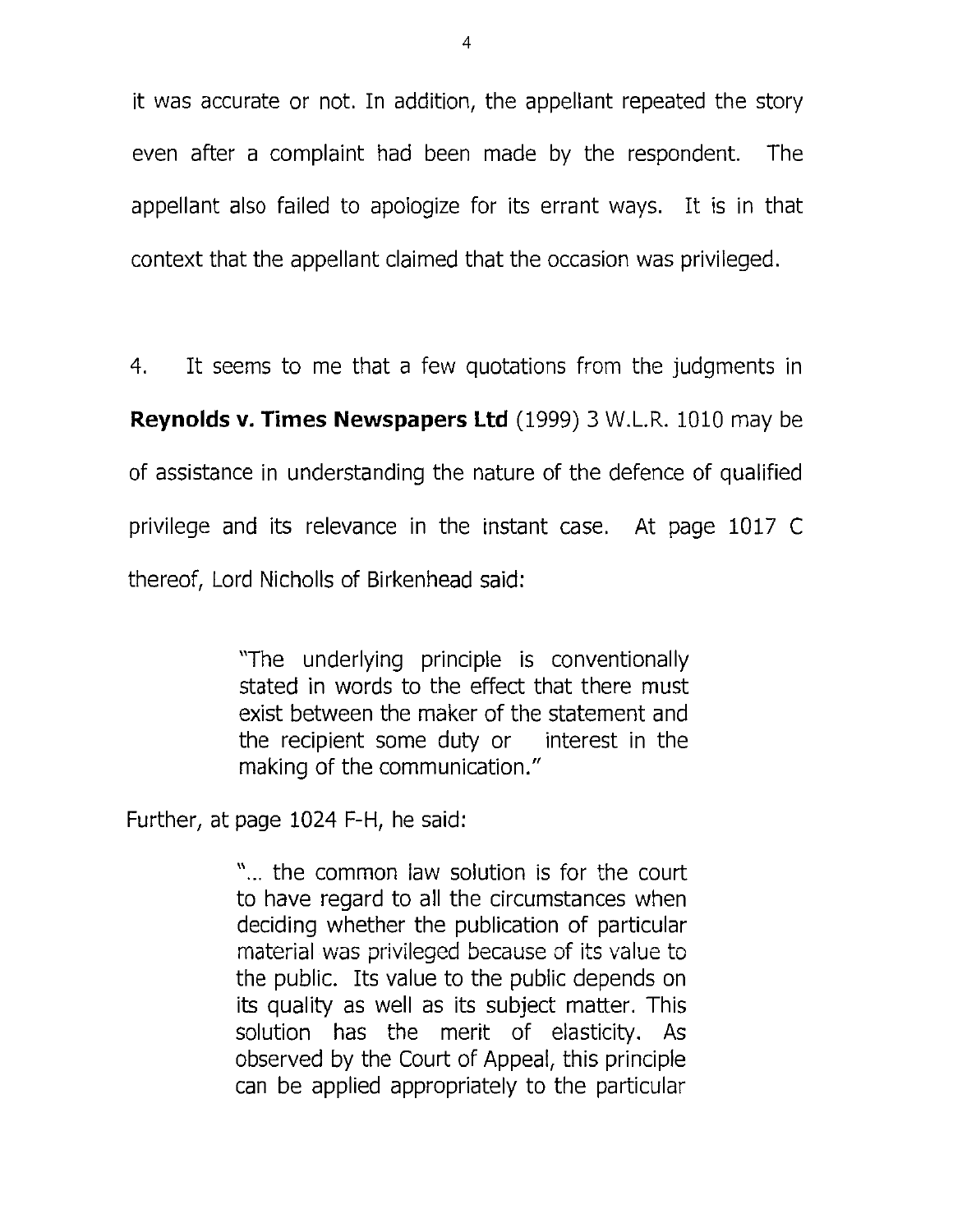circumstances of individual cases in their infinite variety. It can be applied appropriately to all information published by a newspaper, whatever its source or origin.

Hand in hand with this advantage goes the disadvantage of an element of unpredictability and uncertainty ... A degree of uncertainty in borderline cases is inevitable.... However, the extent of this uncertainty should not be exaggerated. With the enunciation of some guidelines by the court, any practical problems should be manageable. The common law does not seek to set a higher standard than that of responsible journalism, a standard the media themselves espouse."

5. Lord Cooke of Thorndon, said, at page 1040 E-F:

"...and it is certain that neither in the United Kingdom nor anywhere else in the Commonwealth could it be maintained that the people have knowingly staked their all on unfettered freedom to publish falsehoods of fact.... provided only that the writer or speaker is not actuated by malice."

Later at page 1059 B-E, Lord Hobhouse expressed himself thus:

"The liberty to communicate (and receive) information has a similar place in a free society but it is important always to remember that it is the communication of information not misinformation which is the subject of this liberty. There is no human right to disseminate information that is not true. No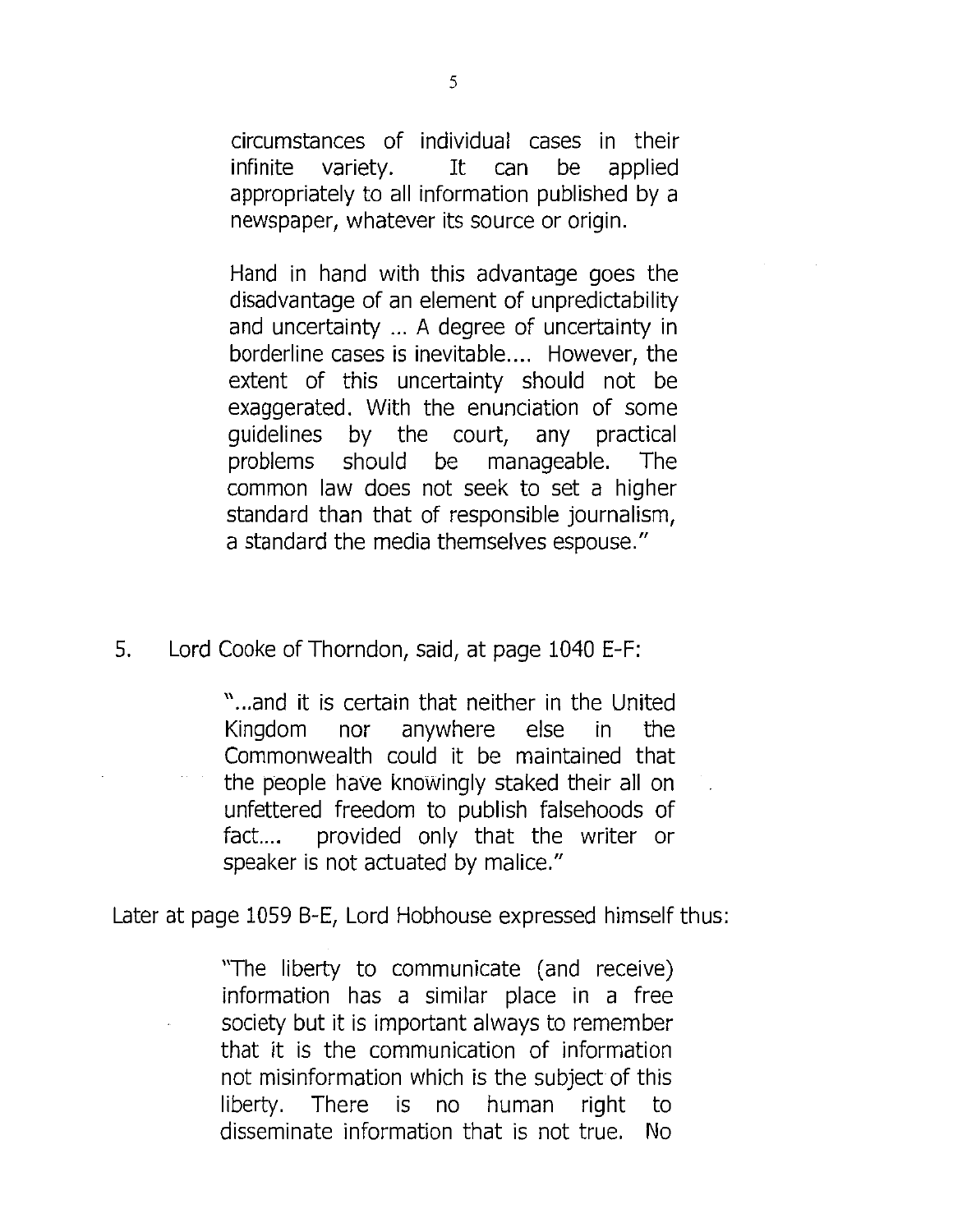public interest is served by publishing or communicating misinformation. The working of a democratic society depends on the members of that society being informed, not misinformed. Misleading people and the purveying as facts statements which are not true is destructive of the democratic society and should form no part of such a society. There is no duty to publish what is not true: there is no interest in being misinformed. These are general propositions going far beyond the mere protection of reputations."

And, finally, at 1060 B-C, he said:

"To attract privilege the report must have a qualitative content sufficient to justify the defence should the report turn out to have included some misstatement of fact. It is implicit in the law's insistence on taking account of the circumstances in which the publication, for which privilege is being claimed, was made that the circumstances include the character of that publication. Privilege does not attach, without more, to the repetition of overheard gossip whether attributed or not nor to speculation however intelligent."

6. In a case from our jurisdiction, Bonnick v Morris and another, Privy Council Appeal No. 30 of 2001, delivered on June 7, 2002, Lord Nicholls referred to the Reynolds case in the following terms: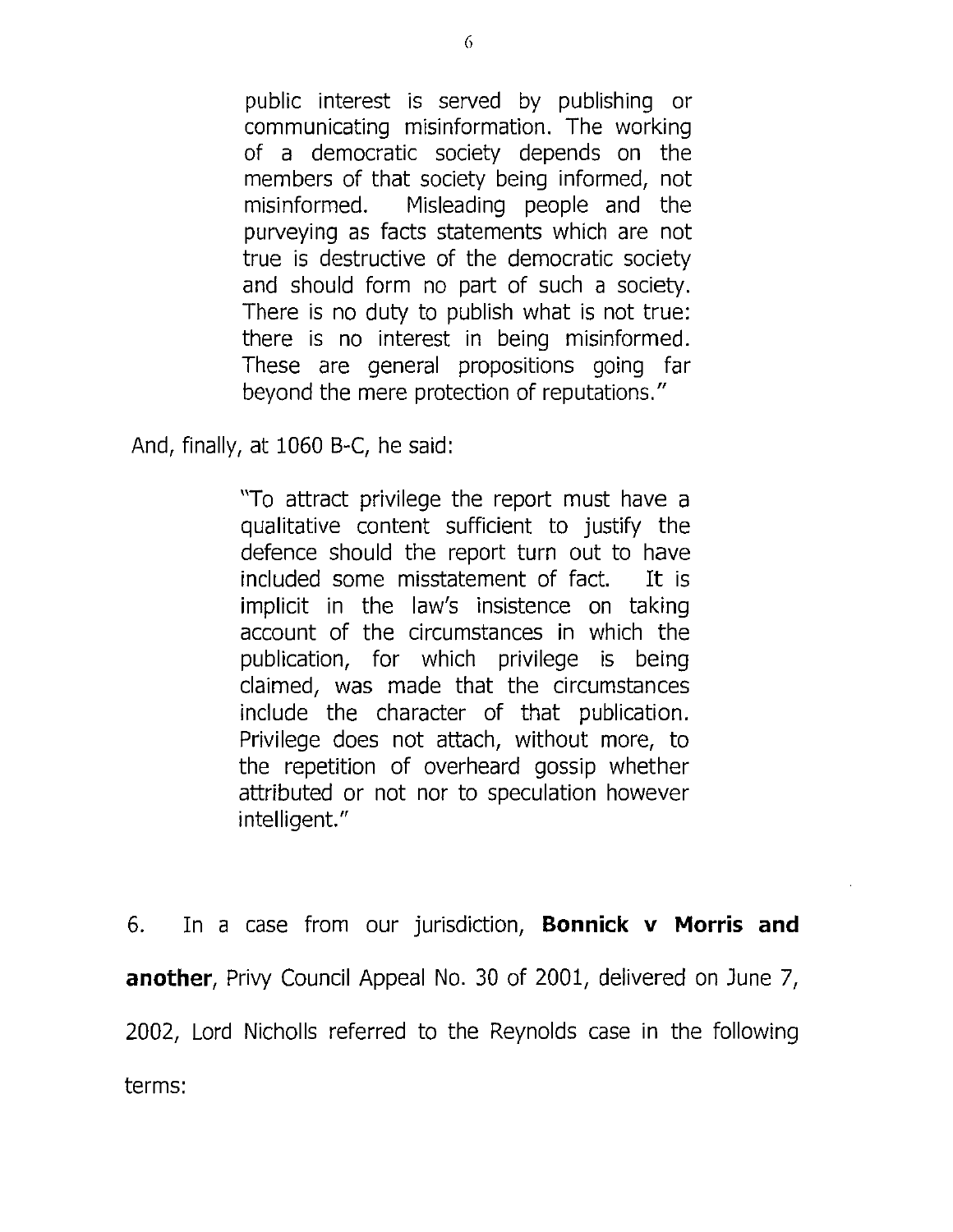"...the Reynolds privilege is concerned to provide a proper degree of protection for responsible journalism when reporting matters of public concern. Responsible journalism is the point at which a fair balance is held between freedom of expression on matters of public concern and the reputations of individuals. Maintenance of this standard is in the public interest and in the interests of those whose reputations are involved. It can be regarded as the price journalists pay in return for the privilege. If they are to have the benefit of the privilege, journalists must exercise due professional skill and care." (para. 23)

7. I am of the view that whereas the appellant may have a duty to publish news of criminal activities and of the behaviour of the police in that respect, and there may be a right on the part of the general public to receive such information, there is no duty to publish inaccuracies. There is certainly no duty to publish a story that gave false details as to an act amounting to murder having been committed by the respondent. A television station takes unto itself the duty of reporting facts and events. It may also provide commentaries but such commentaries must be on facts. It has no duty to report falsehoods and inaccuracies. Where there are such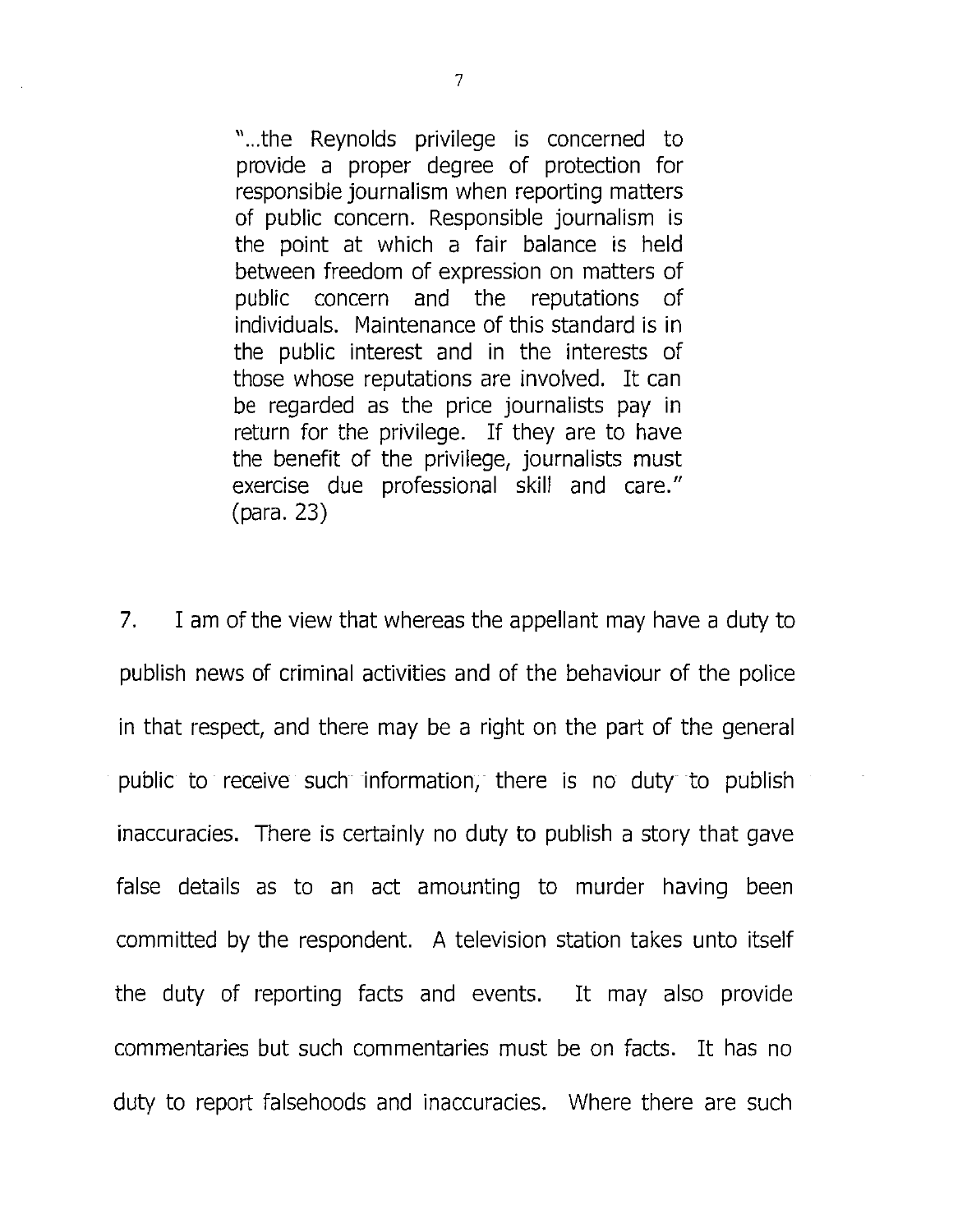mistaken reports, immediate sincere apologies are required accompanied by publication of appropriate corrections. The constitutional right of freedom of expression that a person has in Jamaica is not a licence for the taking away of another person's constitutional right to the protection of the law. Hence, freedom of expression does not allow one to injure another's reputation. In the instant case, given all the circumstances, there can be no doubt that the defence of qualified privilege cannot avail the appellant.

#### 8. Damages

The jury awarded the respondent the significant sum of twenty million dollars (\$20,000,000.00) as general damages. The respondent had told the jury that when he heard the news broadcast and the role he was alleged to have played in the activity being reported, he felt as if someone had hit him in his head with something heavy. He subsequently had to seek medical help for persistent headaches and stress. He ceased visiting the community in which the killing had taken place, due to fear for his safety. Since the broadcast, he has continued to receive his remuneration and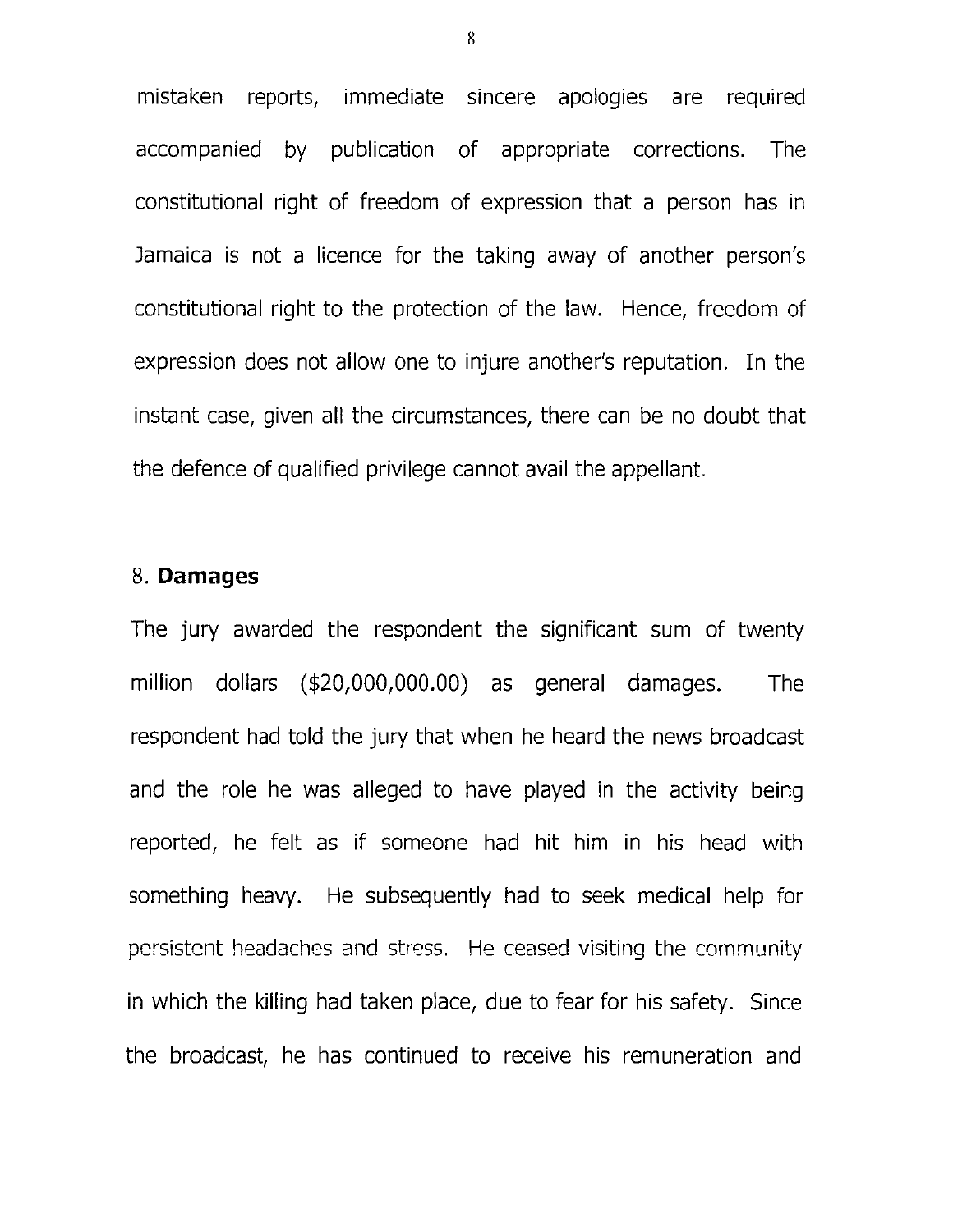although he has not been promoted, he has received commendations on a regular basis. It is also obvious that he has not lost his friends as a result of the publication.

9. In recent years, there have been two other cases in which juries have made significant awards for defamation. These were Strachan v The Gleaner Co. Ltd. (SCCA 133/99 - delivered April 6, 2001) (\$22,500,000.00) and The Gleaner Co. Ltd. v. Abrahams (SCCA 70/96 - delivered July 31, 2000) (\$80, 700,000.00). Both cases have added to our jurisprudence in that they had their full quota of appeals. In **Strachan**, the judgment was set aside by a Supreme Court Judge and the eventual point for determination by the Privy Council was a jurisdictional one which is of no relevance to the present case. In **Abrahams**, this Court reduced the award to \$35,000,000.00 but the Gleaner Company's unhappiness with the reduced amount resulted in the matter going before the Privy Council. Their Lordships upheld the judgments of Forte, P., Harrison, and Langrin JJA.. Lord Hoffmann reminded that an award of damages "ought to be of a sum reasonably required to protect the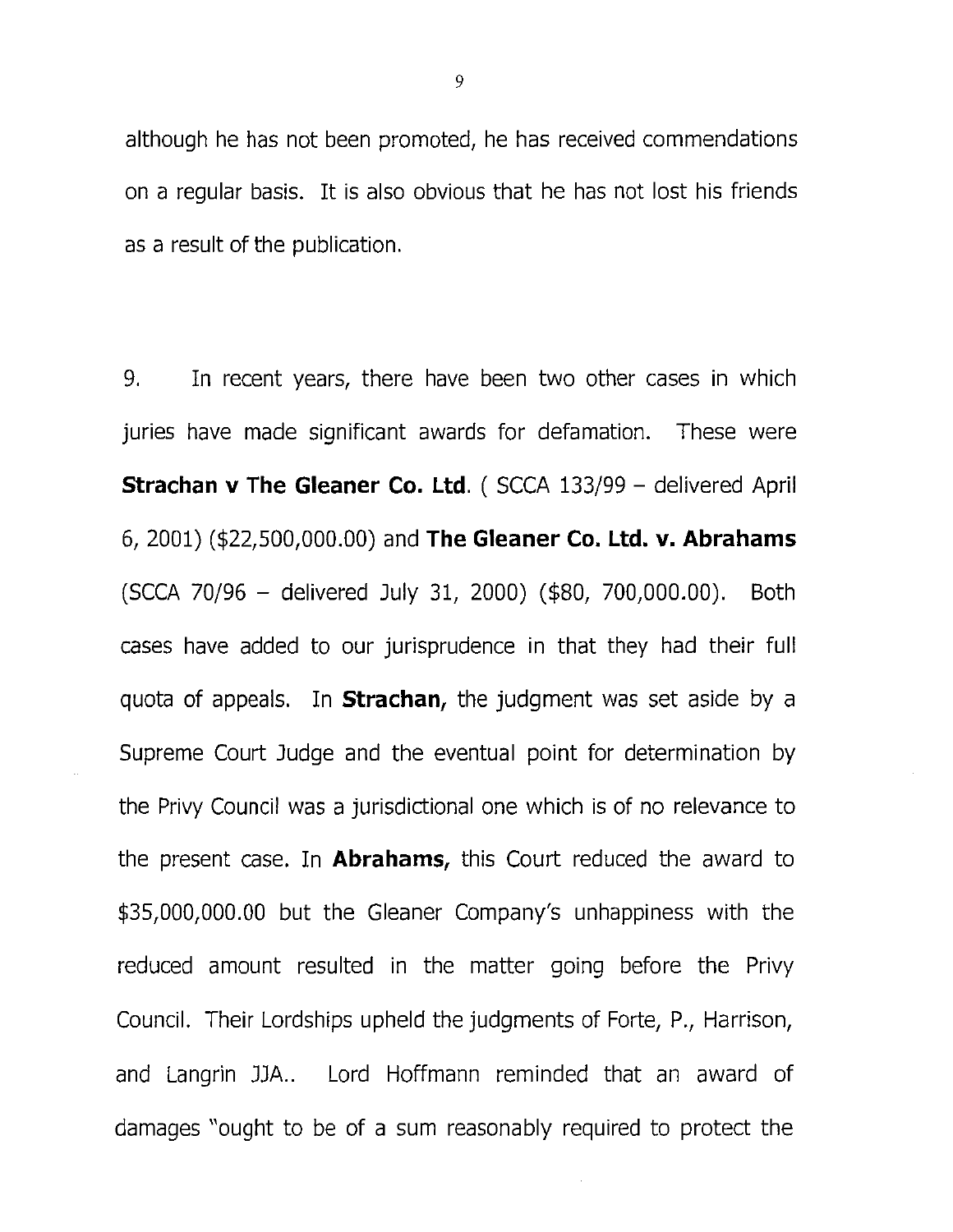plaintiff's reputation". The damages must show that the plaintiff's reputation has been vindicated. He explored the question of comparative awards which had been the subject of much discussion in the Court of Appeal. The discussion had encompassed personal injury awards, other defamation cases and the purchasing power of the money. In the end, the prevailing view seems to be that it is difficult to fix any hard and fast rule as to how the damages are to be computed and assessed by a jury. The circumstances of each case will be the guide, as so often happens in matters of law.

10. The **Abrahams** case was extraordinary. Evidence of loss of good health and earnings as a result of the libel were clearly proved. In addition there had been aggravated circumstances with the deliberate repetition of the libel and the refusal to apologize. Abrahams had to live with the consequences for several years. The libel continued even before the Privy Council. In the instant situation, the result of the libel was not devastating. The respondent suffered discomfort and unease for sure but nothing that would warrant as much as \$20,000,000.00. In Jamaica, that sum, even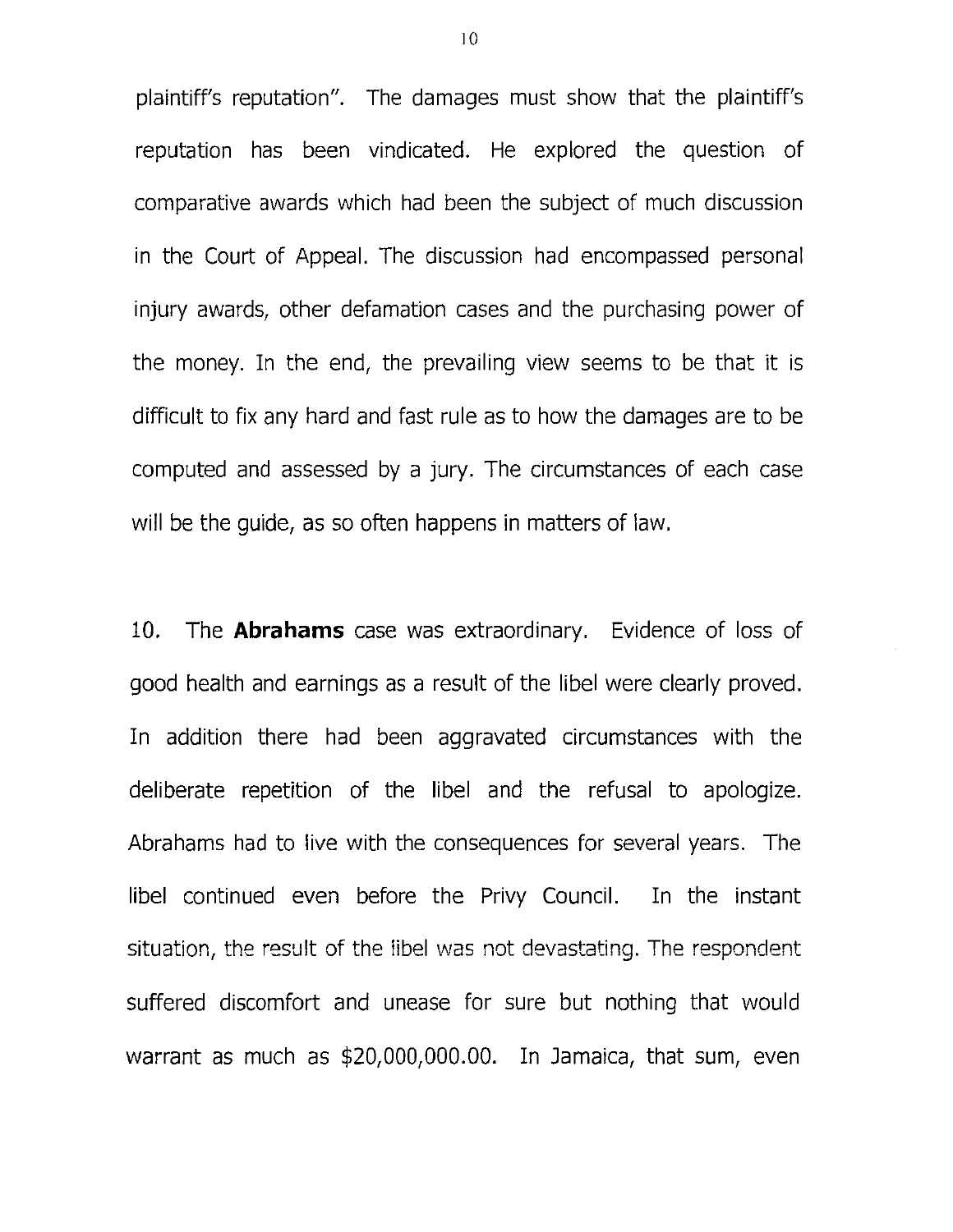with the high inflation rate with which we have been afflicted for years, is substantial. It exceeds by far what is required to compensate for the injury to the respondent's reputation. It is inordinately high and has to be reduced. I agree that the sum of \$3,500,000.00 would be quite adequate in the circumstances.

 $\mathcal{L}(\mathcal{A})$  and  $\mathcal{L}(\mathcal{A})$  and  $\mathcal{L}(\mathcal{A})$  and  $\mathcal{L}(\mathcal{A})$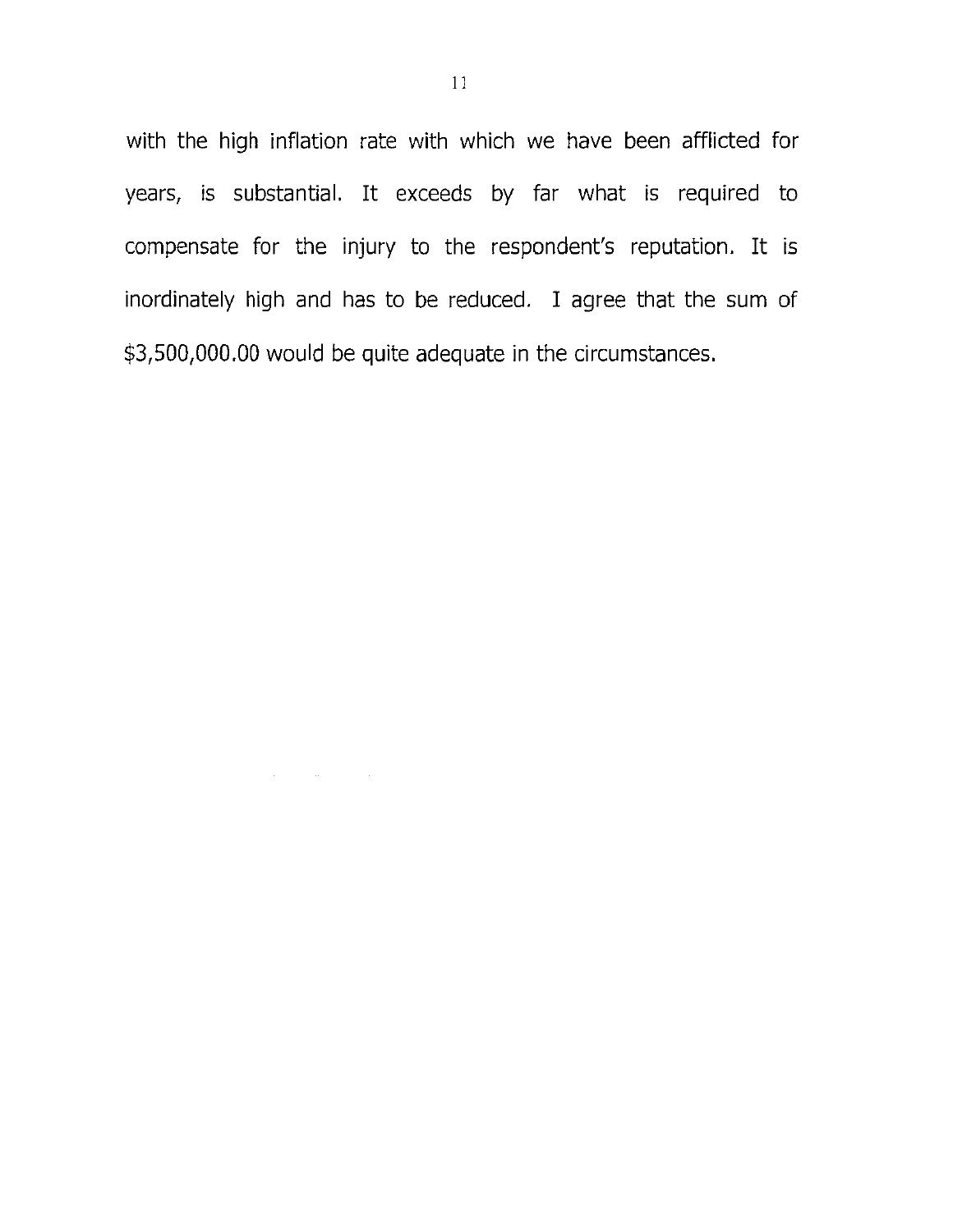#### **McCALLA. J.A.**

This is an appeal against the verdict and the award of damages made by the jury on June 3, 2003 after a trial before Donald Mcintosh J. Judgment was entered for Fabian Tewarie ("the respondent") against CVM Television Limited ("the appellant") in the sum of Twenty Million Dollars with costs amounting to One Hundred and Fifty Thousand Dollars.

Before setting out the grounds of appeal filed it is necessary to give a brief history of the circumstances in which the appeal came before this Court.

The respondent was a Detective Sergeant in the Jamaica Constabulary Force and the appellant was a producer and broadcaster of television programmes and news for island wide consumption.

The respondent alleges that on November 12, 1998, at 8:00 p.m. and repeated at 11:00 p.m., the appellant caused to be broadcast and published as part of its news, certain words and images which were defamatory of him to wit the following:

#### **Inqrid Bryan: CVM Reporter**

INGRID BRYAN: "A grieving girlfriend, a fatherless child, the aftermath of another controversial Police shooting. The residents allege that 22 year old Garfield Brown who had just returned to the Island from New York was standing on Baracuda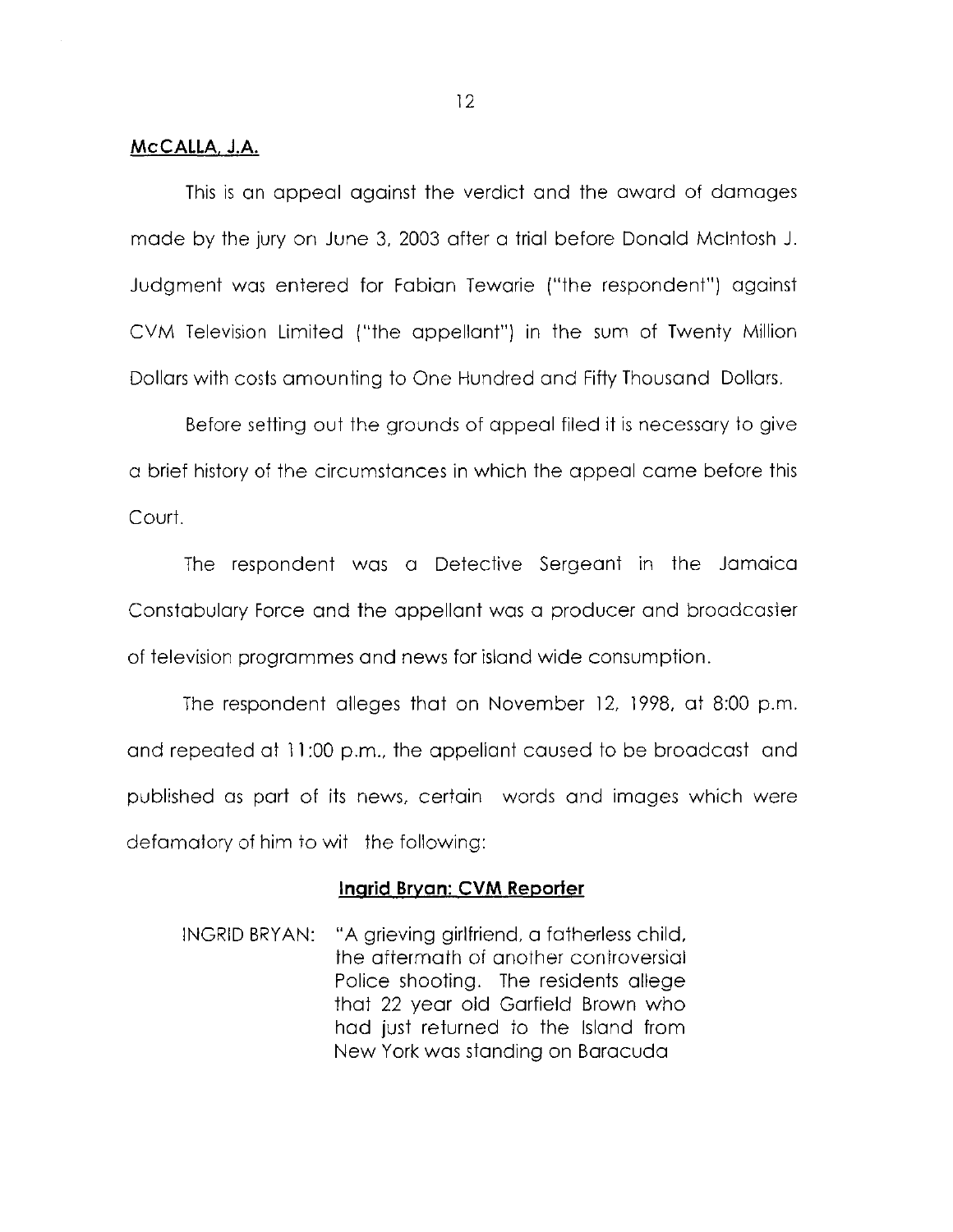Way when he was pounced on by the law men."

- ONLOOKER: "While him friend inside, the Police dem come round and see him and grab him up. Di Police who grab him up is an Indian who go by the name of Bad Indian, right, Fabian Tewarie, Him know him from a fren a in different incidents, right. When the friend come round and saw them di fren run off, based on what I heard, and run the fren run off, dem open fire on the fren, right, and dem take my son from where he was standing, carry him about a chain and a half or 2 chain away and go shoot him..."
- INGRID BRYAN: "Was Garfield indeed a criminal whose luck ran out, or was he the unwitting victim of an overly aggressive Police party?"

The respondent is commonly known as "Bad Indian" among those who reside in the communities of Portmore and Old Harbour. At the time of the incident which gave rise to the publications the respondent was at his home. He contends that in their natural and ordinary meaning the words meant and were understood to mean that he was a renegade policeman who had committed the offence of murder and who was one of the policemen involved in the controversial shooting of Garfield Brown.

The respondent says that as a result of the broadcast his reputation has been damaged and he has suffered distress and anxiety also caused by numerous telephone calls that he received concerning the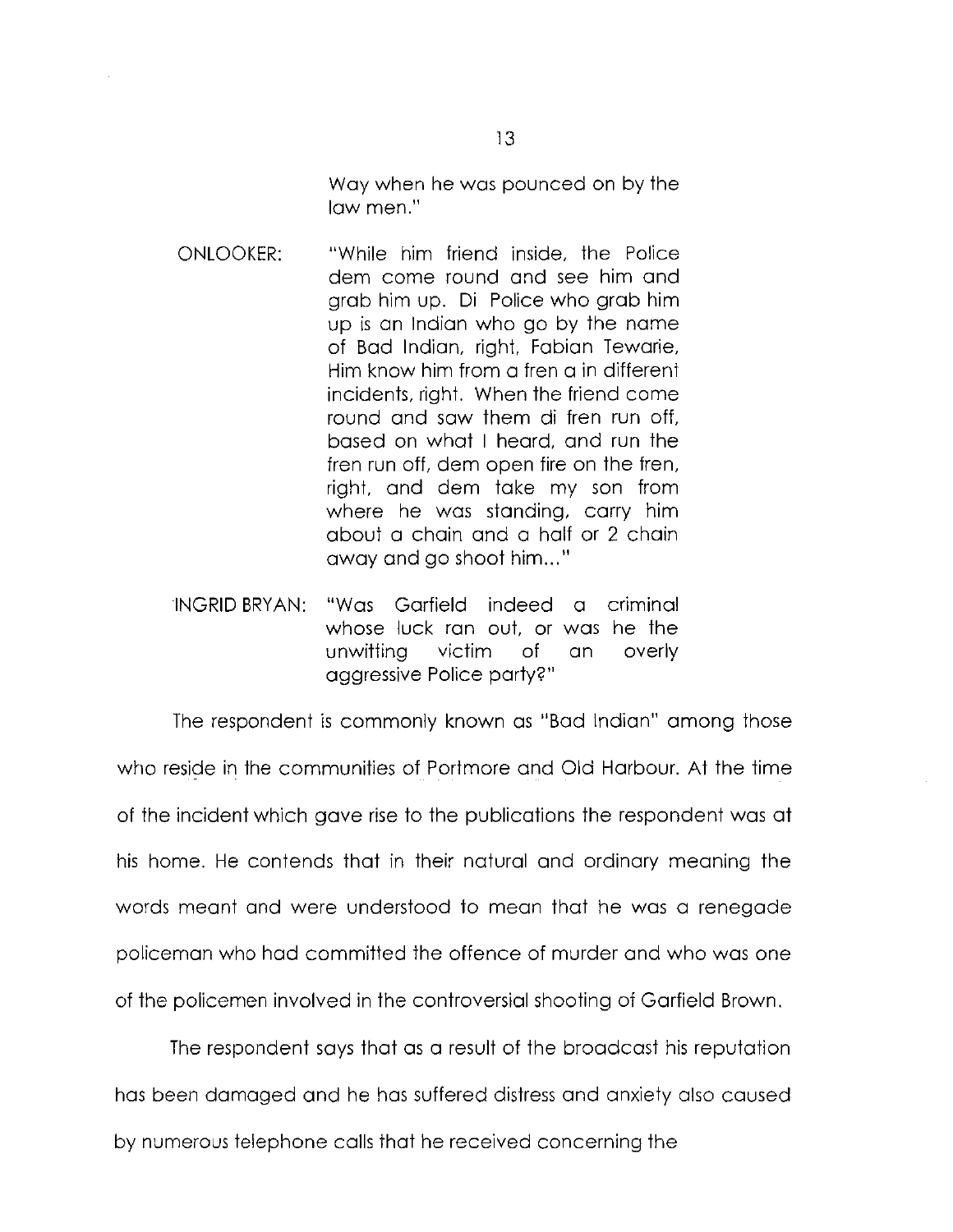publication. He contends that the words were published knowing that they were false, or recklessly, not caring whether they were true or false, having calculated that the benefit from them in terms of increased listeners and watchers would outweigh any compensation payable to him.

The appellant admitted that the words were published but denied that they could have referred to the respondent or were capable of the meaning attributed to them. It also denied the effect on the respondent's reputation as contended or that it had published the news and images recklessly or with knowledge of falsity. The appellant expressly denied that the words implicated the respondent in the commission of any offence including murder or that he was involved in any controversial shooting.

The appellant averred in the alternative that the said words were published on an occasion of qualified privilege.

The amended grounds of appeal filed on February 18, 2004, do not readily lend themselves to reproduction in summary form, and are set out in full as follows:

> "1. (a) The Learned Trial Judge misdirected the jurors on an issue vital to the defence in ieliing them that there was a tacit admission by the defence that the words are defamatory, per se without more and that the Defendant was saying it had a good defence that the words were published on a privileged occasion. This direction ignored the core of a vital element of the defence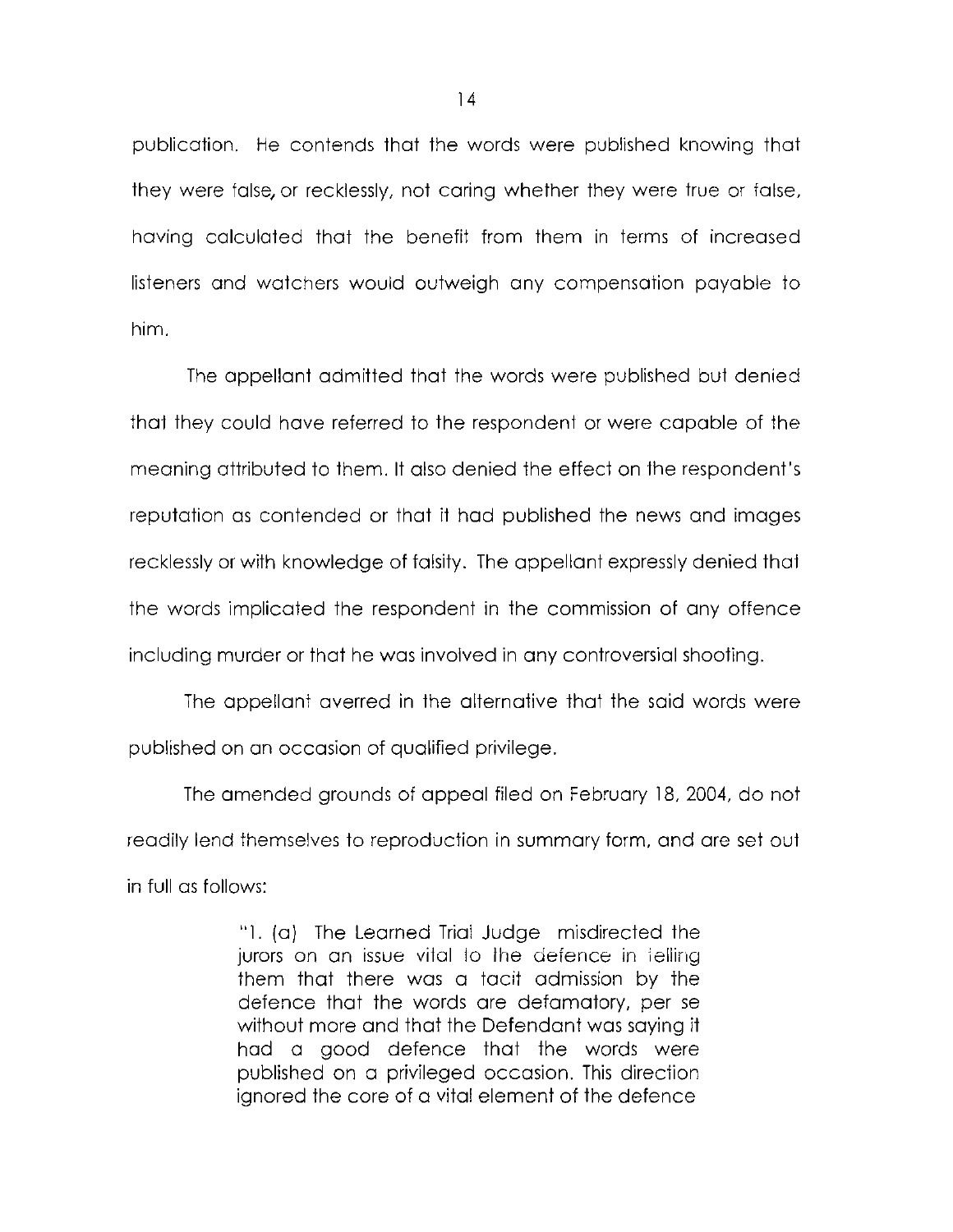which, contrary to that direction, had in fact specifically denied the libellous meaning pleaded and vied for by the plaintiff. This was further compounded by the direction to the jurors that there was evidence which should have left them in no doubt that the words were in fact defamatory, thereby negating and effectively withdrawing the defence's case on a fundamental issue which was also vital to the case overall as contended below.

(b) The Learned Trial Judge further compounded his error in directing the jurors on the premise not supported by the evidence, but consistent with the assertion of the plaintiff that the deceased's father had stated that the man who shot his son is the police officer who goes by the name of Bad Indian otherwise Fabian Tewarie. Additionally, the Judge did not adequately put to the jury the defence that the words were not reasonably understood or bore the meaning or meanings pleaded and vied for by the plaintiff. He further erred in failing to direct the jurors that the words were reasonably capable of more than one meaning, including innocuous meanings, an error which further prejudiced the case for the Defendant.

- (2) The Learned Trial Judge did not deal adequately with the defence of qualified privilege and in particular:-
	- (i) the Judge erred in not specifically ruling and directing the jury that the occasion was one of qualified privilege, although clearly implying this in various ways including leaving the issue of malice with the jury in relation to defeating an occasion of privilege, an issue and direction which could only reasonably have been left for consideration if the Judge accepted and implicitly ruled that the occasion was one of privilege.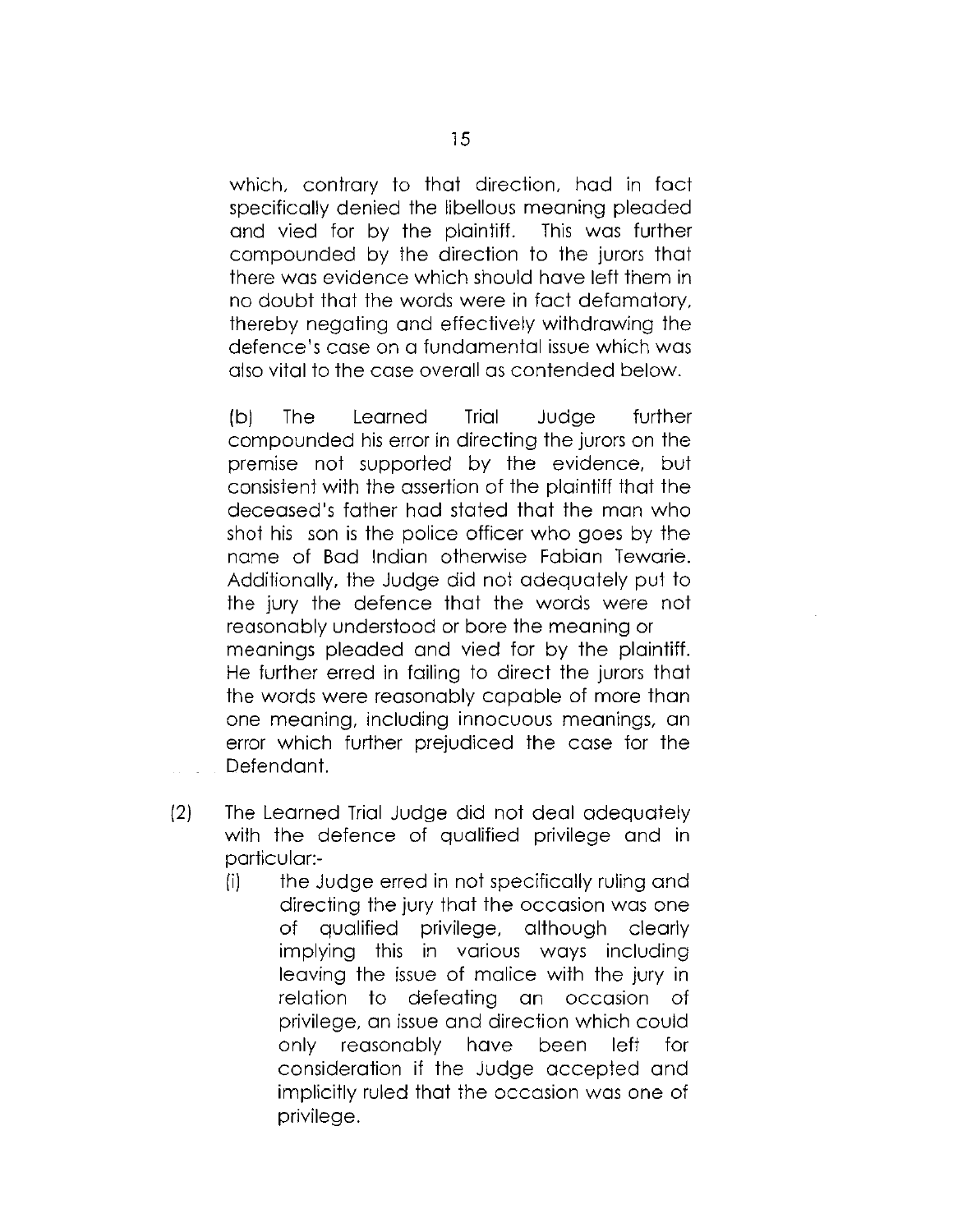(ii) (a) The judge further failed to properly direct himself and to deal with the unavoidable principle that since the issue of express malice arose in the case, such malice had to have been specifically pleaded in a Reply by the plaintiff to ground the plaintiff leading evidence to defeat the occasion of privilege. Consequently, as a matter of law the Defendant was entitled to judgment in the case.

> (b) The Judge's error complained of at (i) (a) above, was further compounded by misdirecting the jurors on the significance of the evidence led by the plaintiff in order to establish express malice.

(iii) (a) The judge further erred in the context of this case in directing the jury that malice could have been inferred by the Defendant not modifying the news item before the second broadcast without addressing in that context that the issue of any disregard for the truth or recklessness in respect of the libel alleged had to be viewed in the context of the special treatment and presentation of the news segment challenging the assertions made by Mr. Brown and that any omission to make enquiry in such circumstances could not by itself have constituted express malice.

> (b) Further, the Learned Judge did not adequately address the Defendant's contention about needing time to have confirmed the identify of the caller purporting to be the plaintiff Tewarie and also to investigate what was said to him. Additionally, the judge did not direct the jurors adequately that Milton Walker for the Defendant had testified that it was felt that it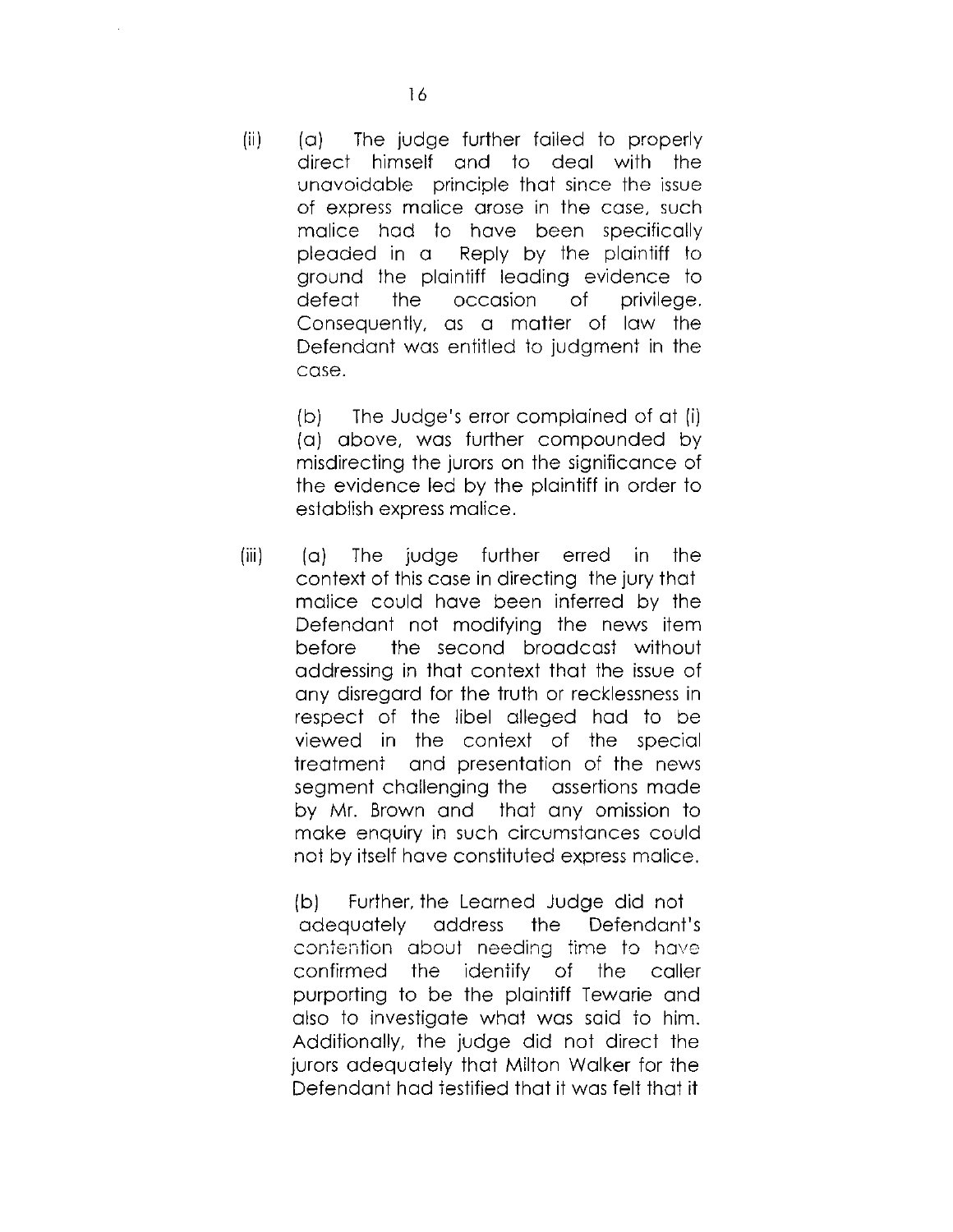was not necessary to have made any further comment, an explanation most relevant to the state of mind, motive and intent of the Defendant.

- (iv) The Judge failed to direct the jury that by publishing in the investigative report the police statement that the deceased had been killed in a shootout and exhibiting the Mac II weapon allegedly used by the deceased in the shootout, the Defendant had not adopted or sought to leave as truthful Mr. Brown's non-specific comments about how the deceased was shot. Consequently, this should have been taken into account in considering whether the Defendant had been indifferent or reckless with regard to the truthfulness of the allegations.
	- (v) The Learned Judge erred and/or confused the jury in his directions on qualified privilege by leaving the impression that in the context of the case, the defence of qualified privilege would have been defeated by the Defendant not having checked the story before publication.
- (3) The verdict of the jury on liability, particularly in the context in which it was determined is unreasonable, unsatisfactory and unfair having regard to the evidence and the various issues raised in the Grounds of Appeal herein. The Learned Judge did not adequately and clearly direct the jury on the case for the defence and misdirected and misled the jury, thereby causing an imbalance in the conduct and summation of the case to the prejudice of the Defendant's case, making the overall trial unfair and unreasonable.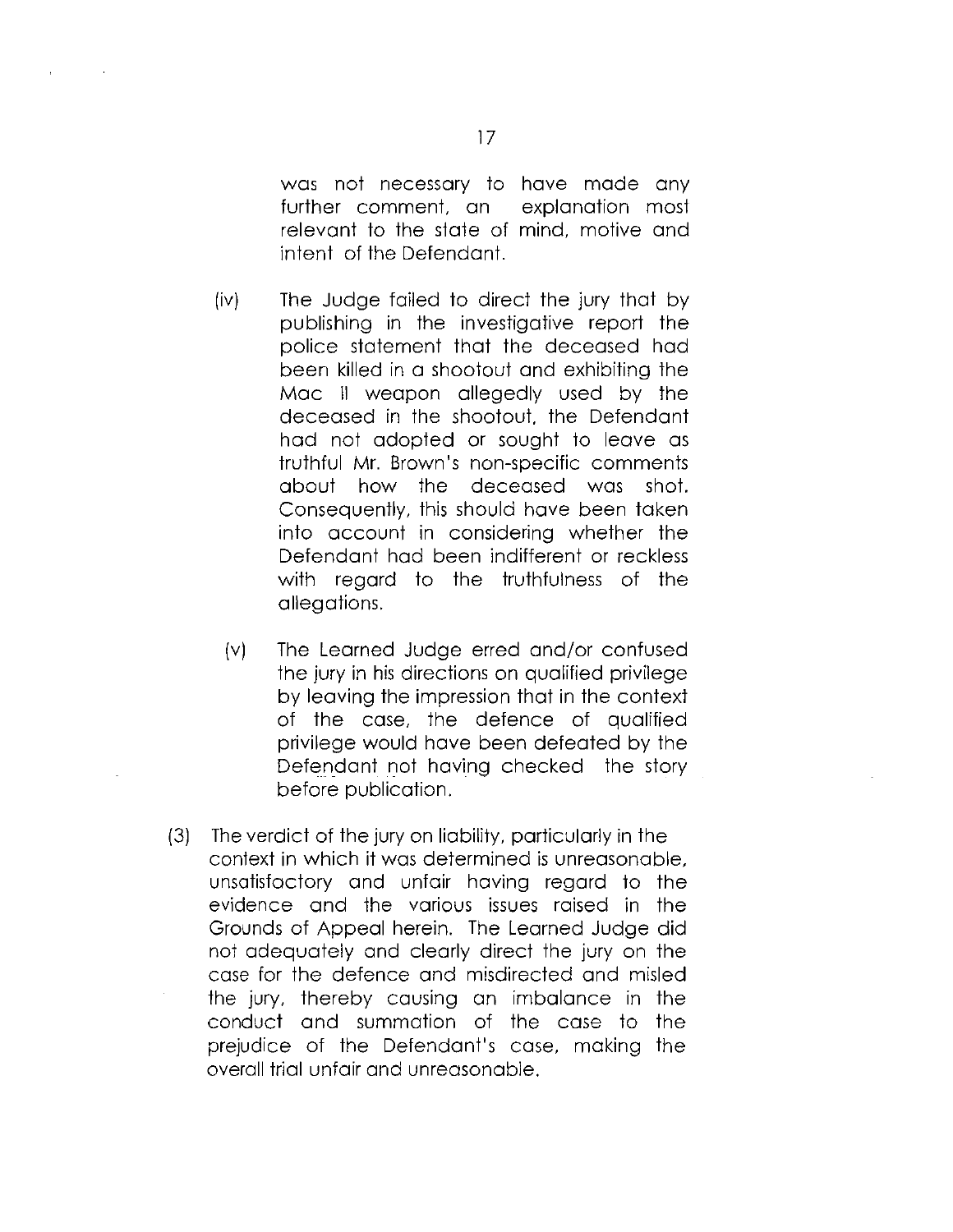- (4) (i) The Learned Judge generally did not adequately direct the jurors on the measure of damages in a defamation case, gave no guidance or sufficient guidance on which the jurors could have based their determination and did not explain to them and confused them on what was meant by damages being at large. The summation left the wrong impression that damages could be unbounded in their discretion omitting to explain clearly and explicitly that as a matter of law and the Constitution of Jamaica damages had to be proportionate to the injury and be an amount no more than was reasonably necessary to compensate the plaintiff and to restore his reputation.
	- (ii) The amount awarded for damages is excessive being unnecessary to compensate the plaintiff and restore his reputation in respect of any damage which he could reasonably have sustained by the publication. No reasonable jury properly directed could have made such an award particularly having regard to the law and the relevant provisions at Sec. 22 of the Constitution of Jamaica concerning freedom of expression".

### **Ground IfA)**

**The issue of withdrawing a core aspect of the defence on the wrong premise that the defence had tacitly admitted that the words were libellous.** 

Mr. Spaulding  $Q.C.$  contended that in the context where the natural and ordinary meaning of the words as contended by the respondent was denied, liability depended on the meaning that the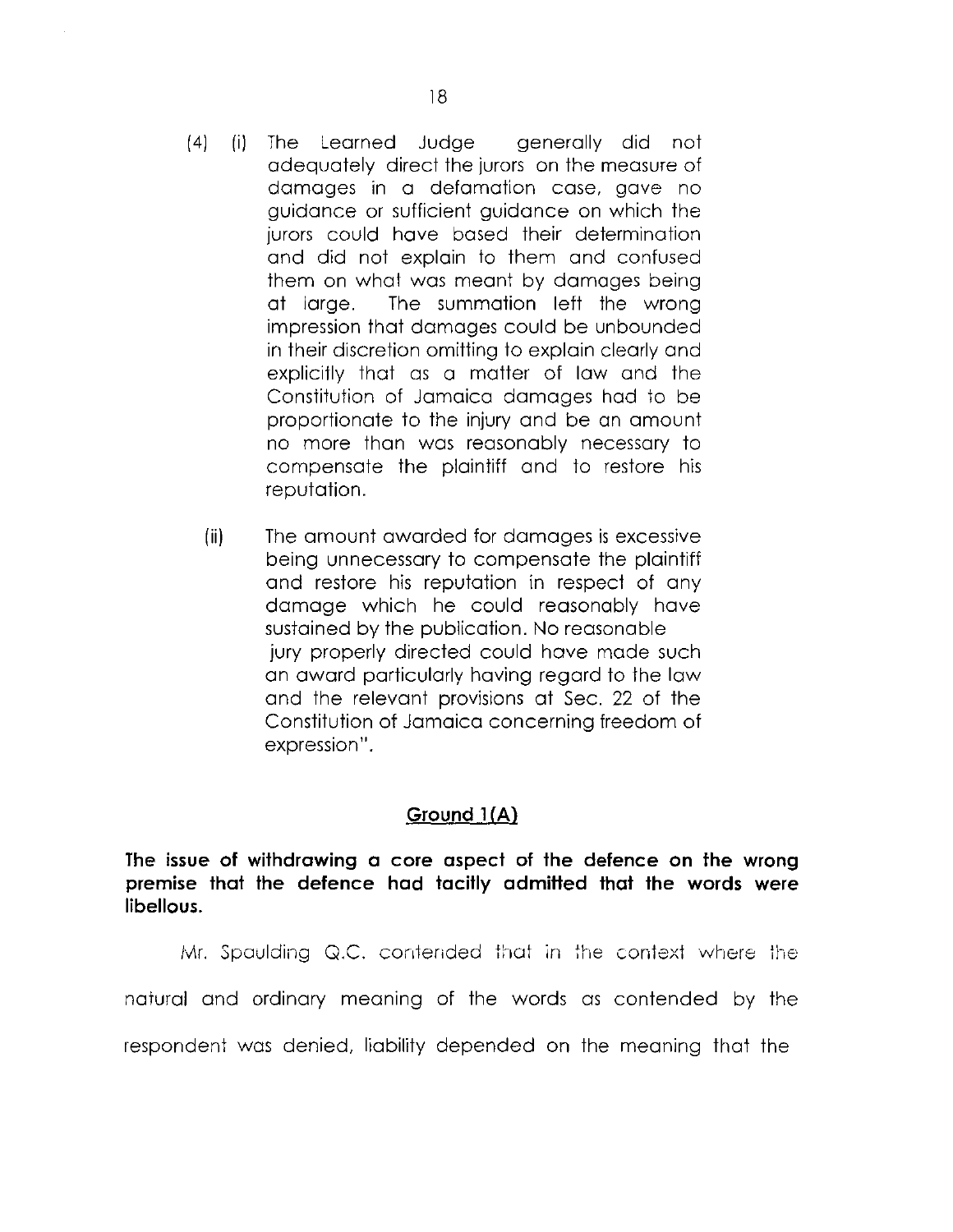words could reasonably bear. The passage complained of is at page 374 of the record where the learned trial judge directed the jury as follows:

> "There is evidence which should leave you in no doubt that those words were in fact defamatory, but that's the first question you have to ask yourselves because there is a defence to the use of the words and that defence was that they were used in a condition known as privilege, not absolute, but qualified."

Counsel maintained that the words of the father as published did not convey or give rise to the meaning that the plaintiff was a renegade policeman who had committed the offence of murder. The second meaning attributed to the words "one of the policemen involved in the controversial shooting of Garfield Brown" is not an accusation of murder and is significantly in conflict with the first meaning pleaded by the respondent.

Counsel contended further that the learned judge's direction had the effect of withdrawing the fundamental defence pleaded that the words in issue were not capable in their natural and ordinary meaning of importing the pleaded meanings. He said that one of the effects of the judge's directions was to indicate an admission of the libellous meanings that were denied by the appellant. He stated that the judge reinforced the damage to the appellant's case in the directions at pages 74-75 of the record, reproduced in part as follows: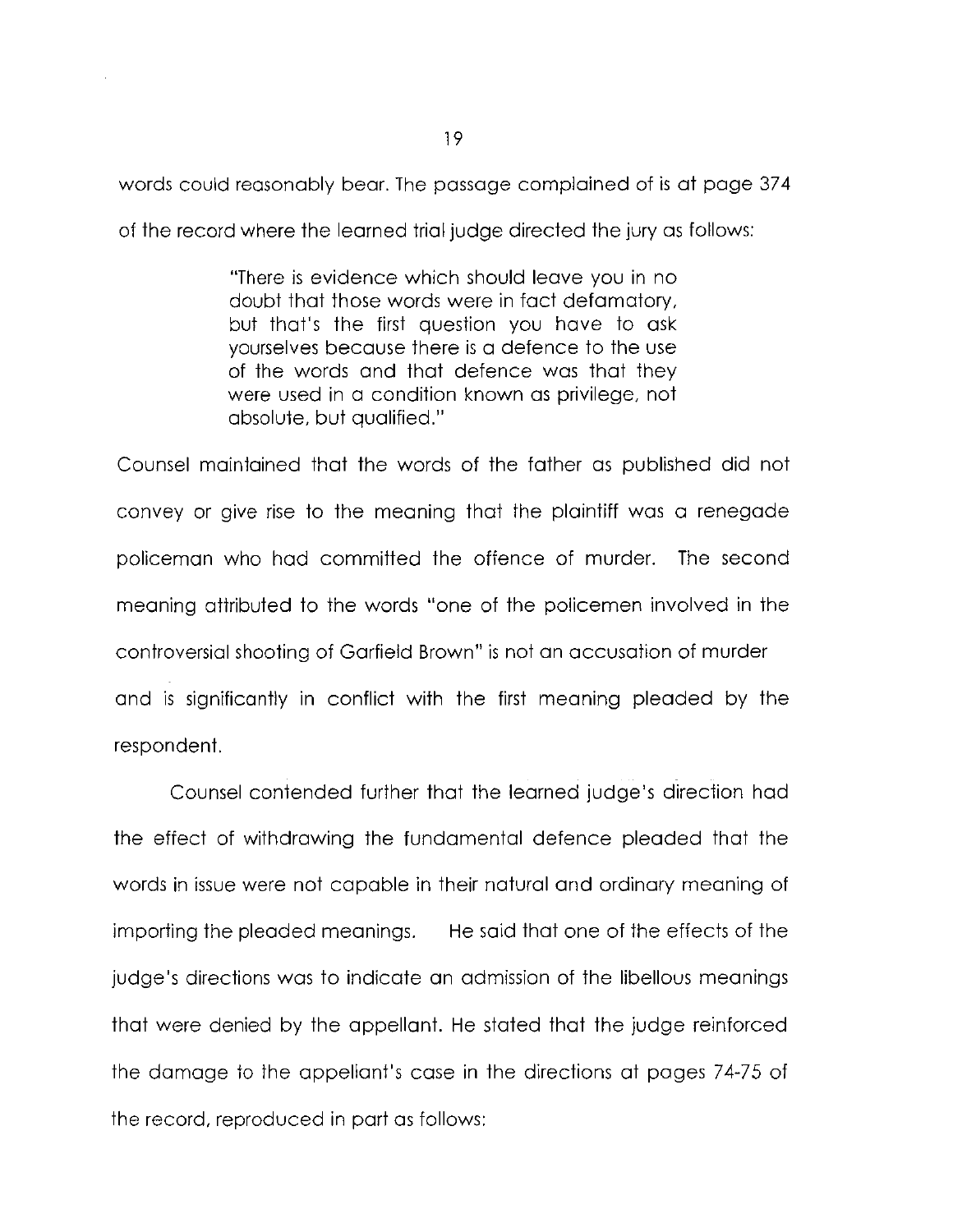"...of course, as you know the Defendant... has joined issue with that claim, and they have joined issue in that they are saying, we did publish this broadcast, but it was because we had a duty to do so, and that this duty in law would amount to a defence of qualified privilege, so that what the Defendant is doing is joining issue with the claim of the Plaintiff and saying that he has a defence to the action and that basically, Madam Foreman and member of the jury is what this case is about."

The above directions counsel asserted, in effect left only the issue of qualified privilege to be considered, thereby depriving the appellant of a consideration of its pleaded defence and consequently was a fundamental misdirection.

The judge's treatment of the issue, he argued, was such that the pleaded meanings were regarded as the actual words of Mr. Brown as opposed to the interpreted meanings, as Mr. Brown had not stated that the respondent had killed the deceased.

Since Mr. Tewarie was not on the scene at the material time, any such allegation or imputation would be untrue and would be the source of hearsay information received by Mr. Brown.

He said that there was no admission of the claimant's case or the meaning pleaded. The jury ought therefore to have been directed to decide whether or not the meaning was defamatory only after the judge had ruled whether the actual words used were capable of a defamatory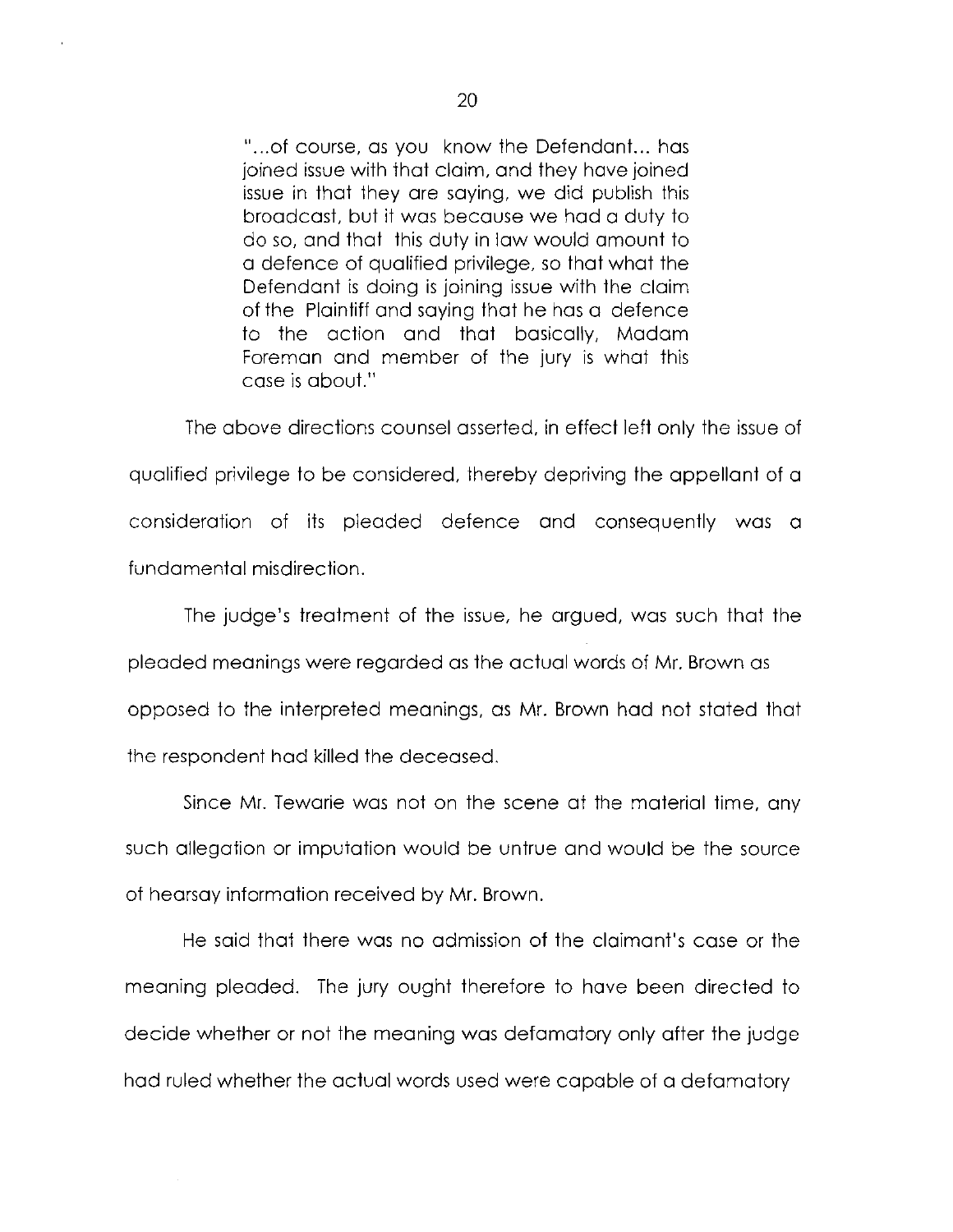meaning. *(Jones v Skelton* [1963 1 W.L.R. 1963). Liability should be based not upon the meaning assumed, but on the meaning that the defamatory words will reasonably bear. Counsel argued strenuously that the wrong withdrawal of a question or issue from the jury is fatal. He said that of necessity, the respondent ought to have indicated which of the two inconsistent meanings were being vied for. The trial judge had a duty to point out to the jury that if they were to make a finding of defamation, it would have to be in relation to a specific meaning and not two inconsistent meanings. Mcintosh J should therefore have ruled on whether the meaning was supported by the words of the father as broadcast.

Mr. Spaulding Q.C. contended that the appellant was not alleging that the statement was true but on the contrary, was making comments of skepticism in the context of broadcasting a rebutting account of the father's hearsay remarks and labelling the issue as controversial. It was persons, including the respondent himself, who falsely accused Mr. Brown of having said that it was the respondent who had shot his son. Mr. Brown had made a distinction between a group and the respondent when he mentioned the specific act he was told that the respondent had done.

Mr. Earl Witter for respondent relied on the pleadings in submitting that the defence was a mere denial that the words complained of did reasonably bear the meaning contended for by the respondent. He said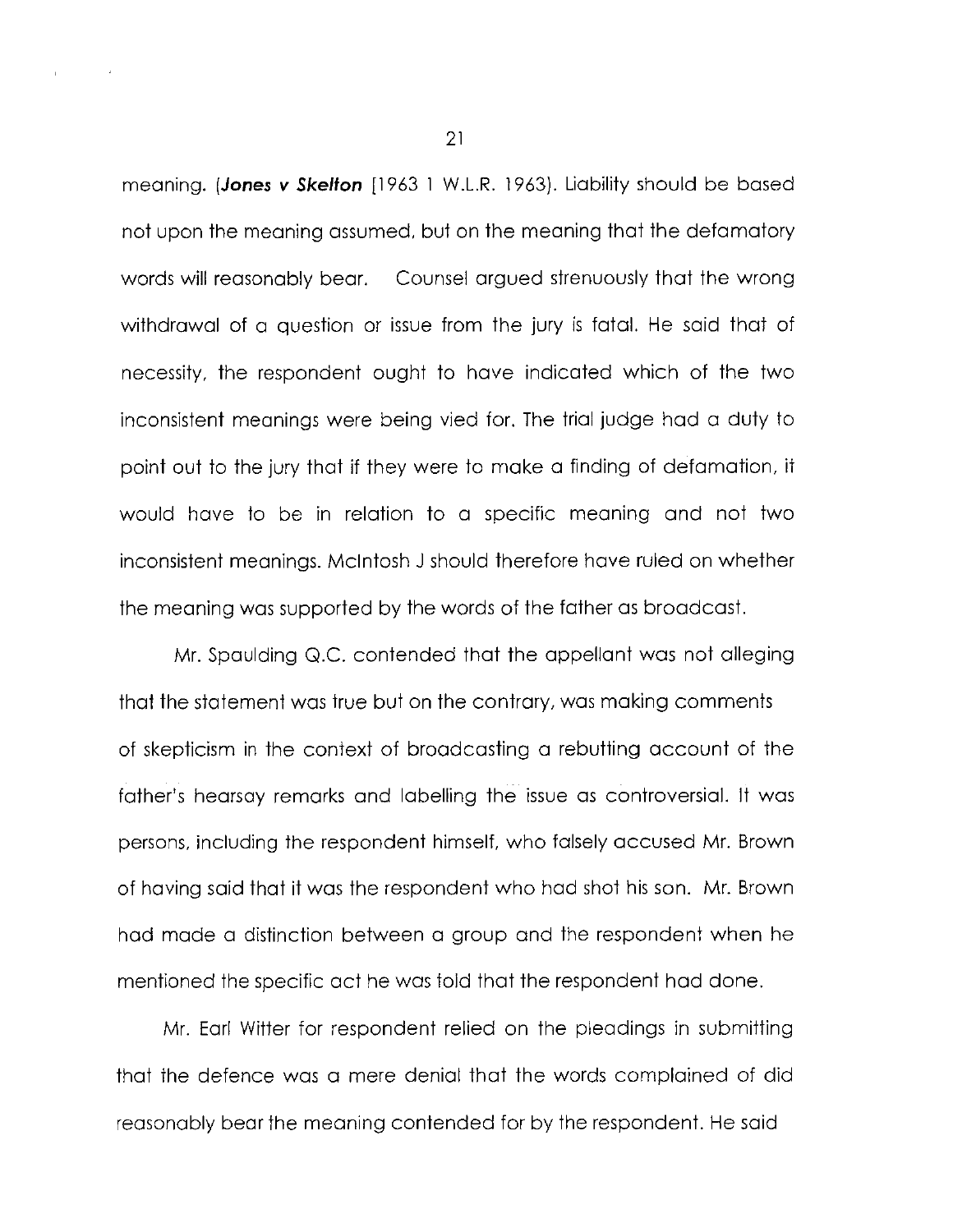there was admission by the appellant that the publication was defamatory. As Mr. Winston Spaulding Q.C. took issue with that submission,

it is necessary to set out in full the relevant paragraphs of the pleadings:

## **Statement of Claim**

- "1. The plaintiff is and was at the material times a Detective Sergeant of Police and was a Member of the Jamaica Constabulary Force.
- 2. The Defendant produces, markets and broadcasts Television programmes and News for general reception in the Island of Jamaica.
- 3. On or about the 12<sup>th</sup> day of November, 1998 at about 8:00 p.m. and later repeated at or about 11:00 p.m. on the said date, the Defendant caused to be broadcast and published as part of the News, words and images of and concerning the plaintiff **which were defamatory of the plaintiff"** (emphasis supplied)
	- 4. These words and images referred and were understood to refer to the Plaintiff.

## **Particulars**

- i) Paragraph 1 hereof is repeated
- ii) The plaintiff is commonly known as Bad Indian and his name is in fact Fabian Tewarie.
- iii) The above facts are widely known among those who reside in and around Portmore and Old Harbour.
- 5. In their natural and ordinary meaning the said words and images meant and were understood to mean that the Plaintiff was a renegade Policeman who had committed the offence of murder and who was one of the Policemen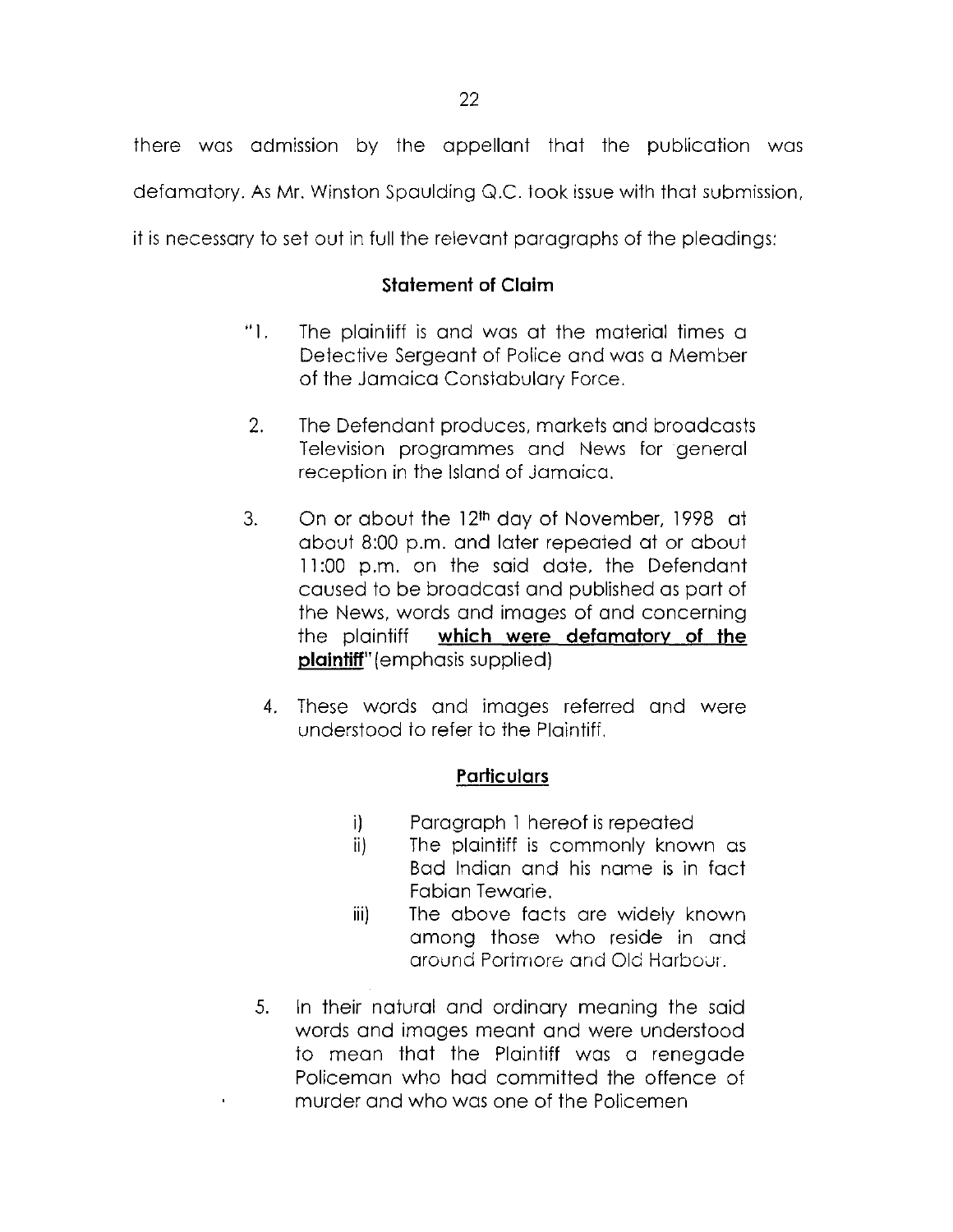involved in the controversial shooting of Garfield Brown.

- 6. By reason of the matters aforesaid the Plaintiff's reputation both personal and as a Detective Sergeant of Police has been seriously damaged and he has suffered considerable distress and anxiety including numerous telephone calls from persons concerning the broadcast complained hereof.
- 7. Further, the Plaintiff will rely on the following facts and matters to support a claim for exemplary damages.

### **Particulars**

- (i) The broadcast complained of was aired at a time when a wide cross-section of persons in Jamaica would see and hear the broadcast complained of.
- (ii) In the premises the Defendant caused to be broadcast and published the said words and image knowing they were false or recklessly not caring whether they were true or false having calculated that the benefit to them in terms of increased listeners and watchers would outweigh any compensation payable to the plaintiff.

### **Defence**

1.  $\ddot{\phantom{a}}$ 

2.  $\ddotsc$ 

## 3. **Paragraph 3 of the Statement of Claim is admitted.**

4. Paragraph 4 of the Statement of Claim and the Particulars thereunder are expressly denied.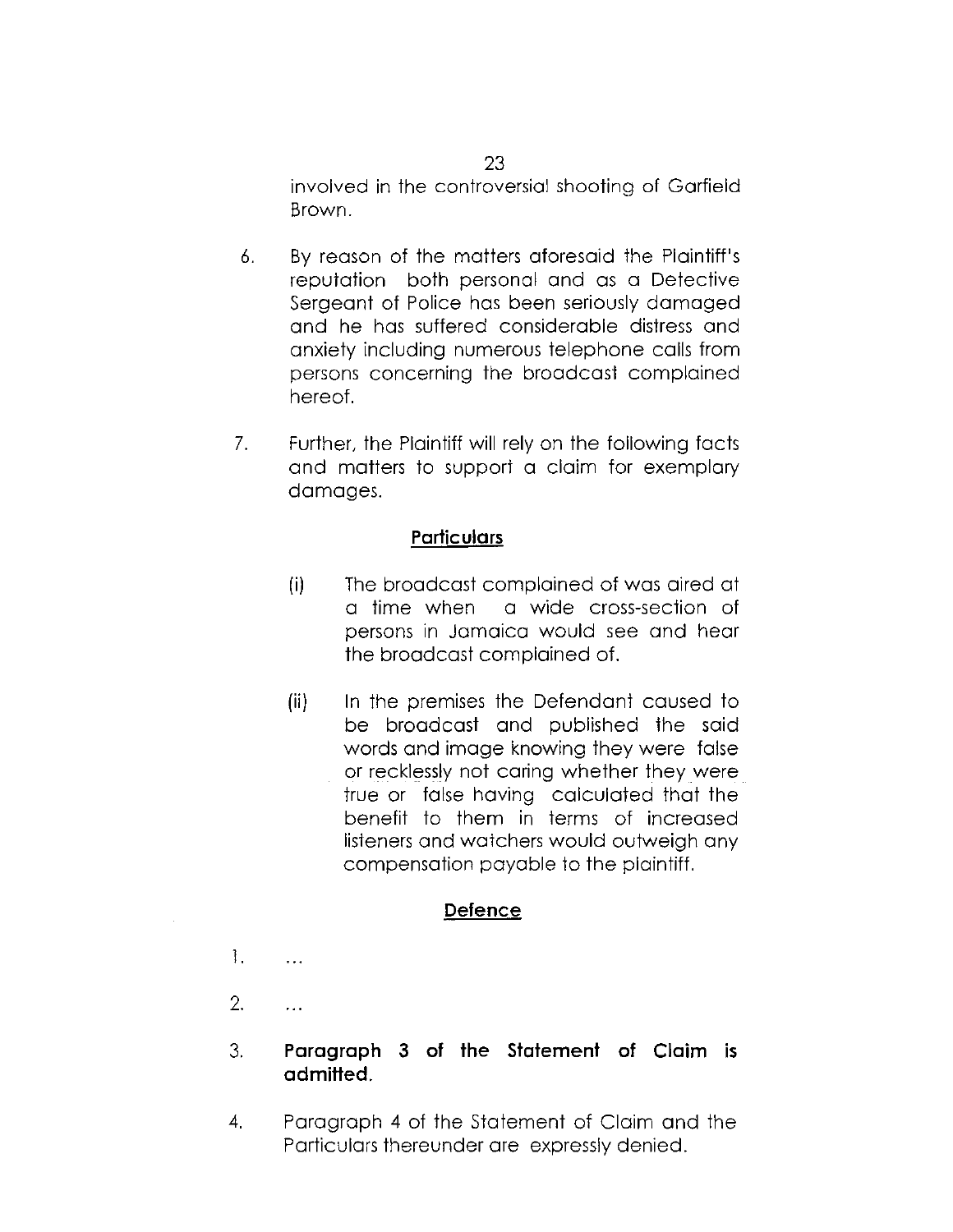- 5. Paragraph 5,6, and 7 of the Statement of Claim are denied.
- 6. In further response to paragraphs 4 and 5 of the Statement of Claim the Defendant denies that the said words in their natural and ordinary meaning, the said words and image meant and were understood to mean that the Plaintiff was a renegade policeman who had committed the offence of murder and was one of the policemen involved in controversial shooting of Garfield Brown. The Defendant further denies that the word and/or images could have referred to the said Plaintiff and/or otherwise disparaged the said Plaintiff. The Defendant expressly denies that the said words implicated the policeman in the commission of any offence including murder or that the said policeman was involved in any controversial shooting.
- 7. Further and/or in the alternative, the Defendant says that the said words were published on an occasion of qualified privilege.

### **Particulars**

- (a) it involved the activities of the Jamaica Constabulary Force of which the plaintiff was part;
- (b) the Jamaica Constabulary Force is payed (sic) from the public's purse and is answerable to the people of Jamaica through Parliament;
- (c) crime and violence in Jamaica is a matter of public interest and public concern;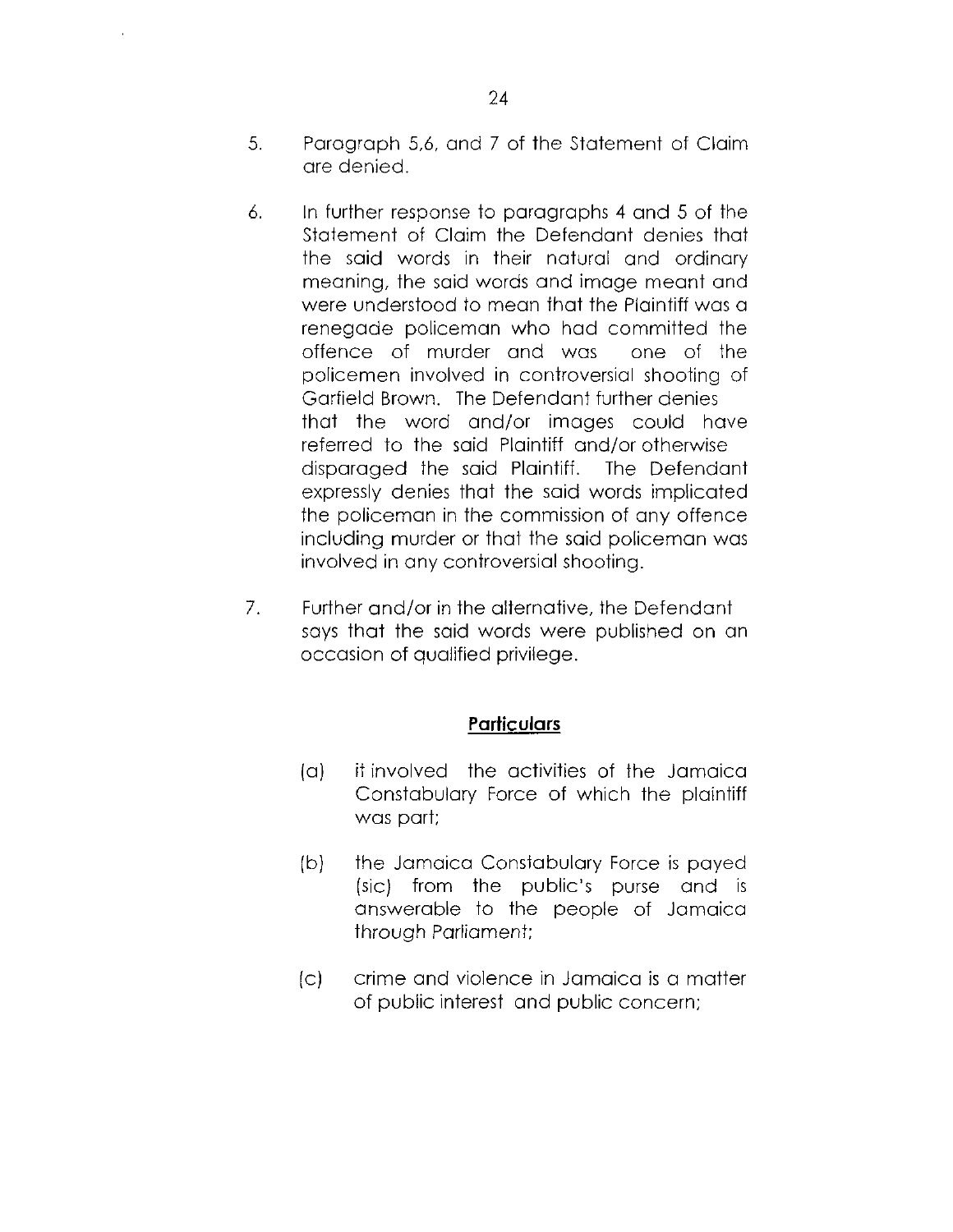- (d) the manner and effort used by members of the Jamaica Constabulary Force in carrying out their duties are matters of public interest public concern.
- 8. In the premises the Defendant and the members of the public have a common and corresponding interest in the subject matter and publication of the said words. Alternatively, the Defendant was under legal and/or social and/or moral duty to publish the said words to the public at large who had a like duty and/or interest to receive them.
- 9. Save as is hereinbefore specifically admitted or not admitted, the Defendant denies each and every allegation contained in the Statement of Claim filed herein as if same were set forth and traversed seriatim." (Emphasis supplied)

From the pleadings quoted above, it is apparent that paragraph 3 of the defence expressly admitted that the words were defamatory. In the absence of any alternative meanings pleaded or contended for by the appellant, the learned trial judge, notwithstanding the above pleadings, left it open to the jury as to whether or not the words complained of were defamatory.

In arriving at their verdict the jury must have found that the words were capable of bearing a defamatory meaning. In *Hayward v Thompson* [1981] 3 All ER 450 the trial judge had directed the jury that the words complained of were capable of meaning that the plaintiff was guilty of as well as being reasonably suspected of participating in or condoning a murder plot. It was held that the learned judge had properly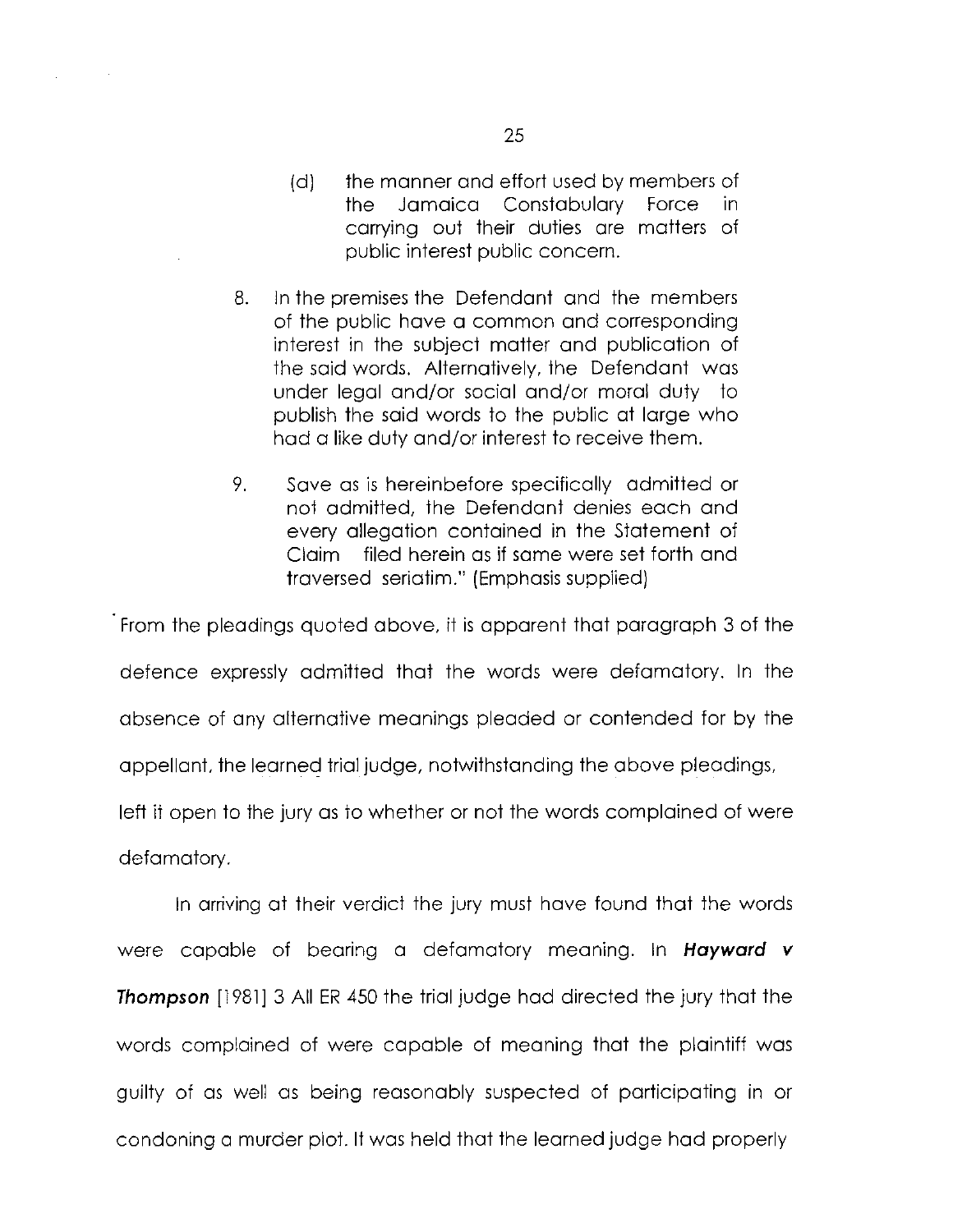directed the jury that it was open to them to decide whether the words used did bear those meanings without giving separate verdicts ot guilt and suspicion of guilt. At page 458 of his judgment Lord Denning MR states thus:

> "As Lord Reid said, the meaning of the words in a libel case is not a matter of construction as a lawyer construes a contract."

In numerous passages throughout his summation the learned trial judge made it abundantly clear to the jury that the evidence was entirely a matter for their consideration. At page 86 of the record he directed the jury, in part, as follows:

> "The first question that will be asked of you to decide, the first issue for you to decide is whether the words... as you have seen and heard them...are defamatory of the claimant."

I am of the view that this ground of appeal is without merit.

### **Ground IfB)**

## **The issue of the natural and ordinary meaning of the words in the context of the defence and the direction at 1 (A) above.**

This ground dealt with the appellant's submissions that the learned

trial judge did not adequately put to the jury the defence that the words

were not reasonably understood or bore the meaning or meanings

pleaded. He asserted that the learned judge failed to direct the jury that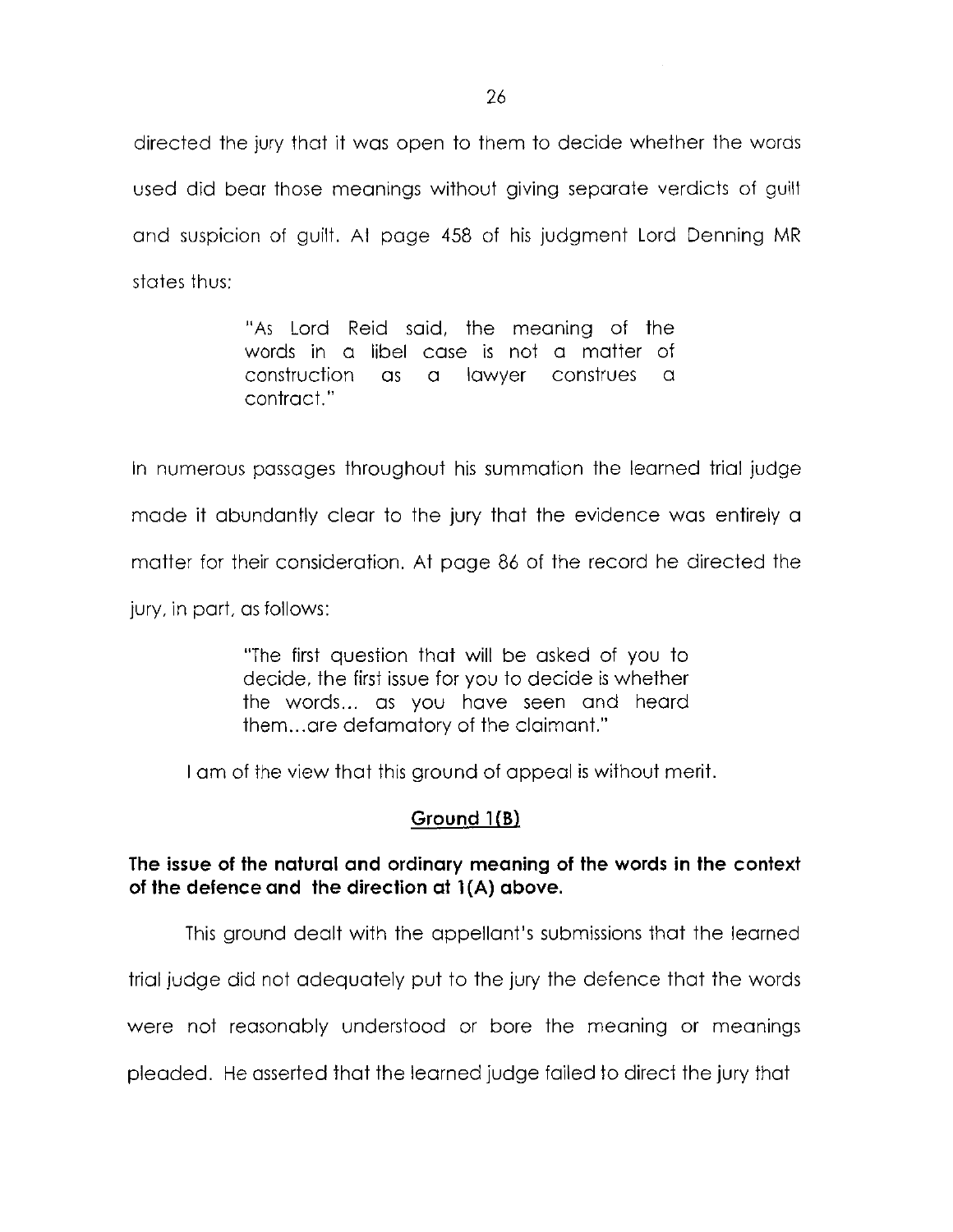the words were reasonably capable of bearing more than one meaning including innocuous meanings.There was no express allegation that the appellant had committed murder and was involved in shooting the deceased.

Counsel maintained that the case proceeded on the basis that by alleging that the plaintiff had been on the scene this was equivalent to alleging that he had done the specific wrong as pleaded by the respondent. He argued that in such a situation it would mean that the mere reporting of his presence would automatically amount in law to accusing him of involvement in some wrongdoing and left no scope for any alternative meanings of the words. Counsel also contended that the learned trial judge wrongly allowed the two distinctly different meanings to be left to the jury without advising them that they would have to determine the meaning of the words. It was, he said, clearly misplaced, unreasonable and artificial to have concluded that involvement with a team of policemen as a member of the team automatically meant involvement with the team in murder.

It was not disputed that the person named in the publication was the respondent and as the learned judge left the meaning of the words as contended by the respondent for the consideration of the jury there is in my view no basis for complaint by the appellant in the absence of any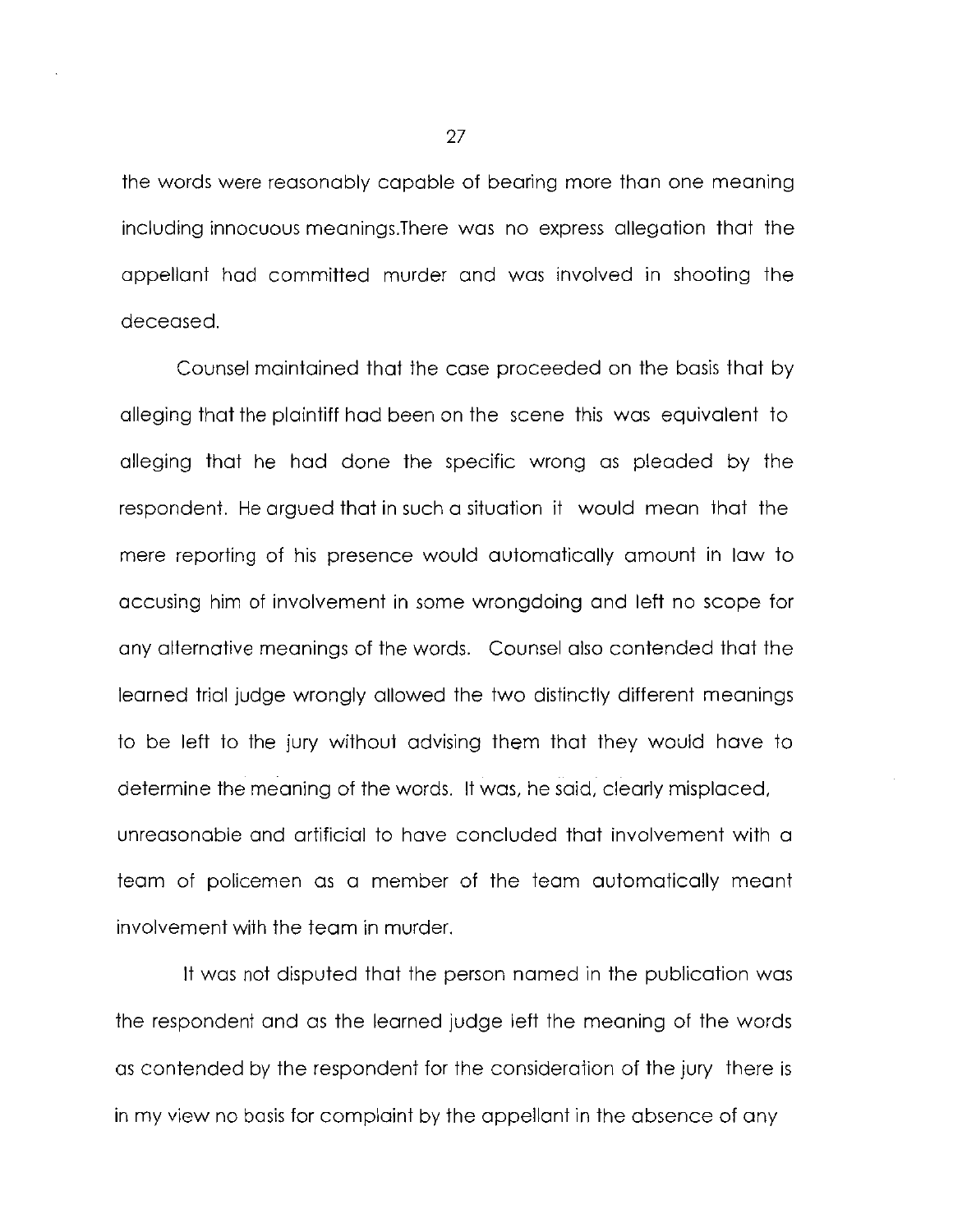alternative meanings being put by the appellant tor their consideration. It would have been in my opinion improper for the learned judge to have placed before the jury a speculative list of meanings which, in his opinion, the words used could reasonably bear. This ground of appeal also fails.

### **Ground 2**

### **The issue of Qualified Privilege**

Mr. Spaulding Q.C complained that the learned judge should have

dealt with the issue of the publication being made on an occasion of

qualified privilege, which occasion could have been defeated by express

malice. Counsel quoted from **Gatley on Libel and Slander** (10<sup>th</sup> Ed.) Para

44 page 383 as follows:

"It may be unfortunate that a person against whom a charge that is not true is made should have no redress, but it would be contrary to public policy and the general interest of business and society that persons should be hampered in the discharge of their duty or the exercise of their rights by constant fear of actions for slander.

It is better for the general good that individuals should occasionally suffer than that freedom of communication between persons in certain relations should be in any way impeded. But the freedom of communication which it is desirous to protect is honest and kindly freedom. It is not expedient that liberty should be made the cloak of maliciousness.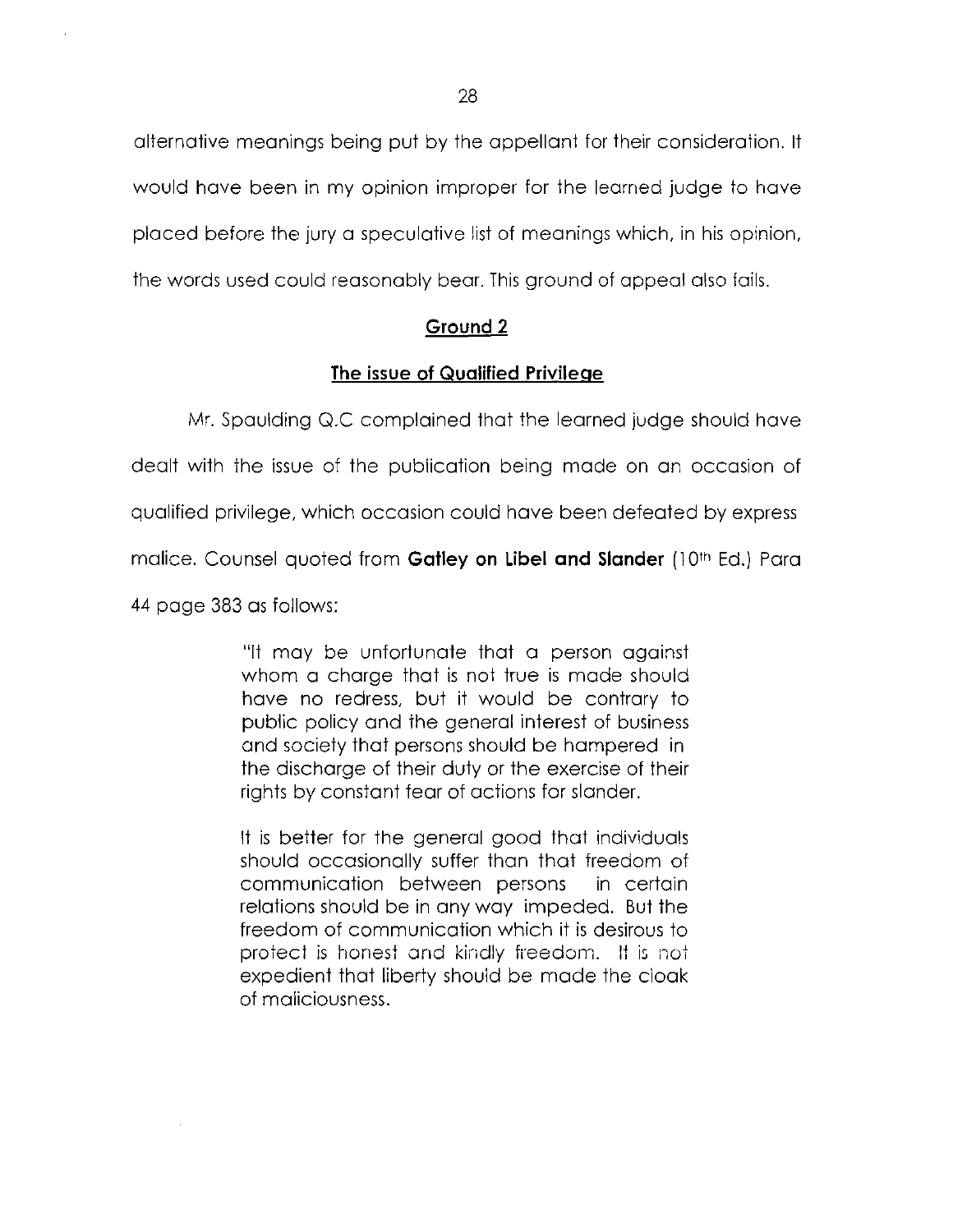The principle on which these cases are founded is a universal one, that the public convenience is to be preferred to private interests and that communications which the interests of society require to be unfettered may freely be made by persons acting honestly without actual malice notwithstanding that they involve relevant comments condemnatory of individuals.

If the Defendant is malicious, that is, if he uses the occasion for some other purpose than that for which the law gives protection, he will not be able to rely on the privilege. It must, however, be observed that the House of Lords has held that there may be liability for negligence in one of the paradigm situations of qualified privilege and this, to some extent, represents a reversal of the law's policy of encouraging frankness of expression."

As to the necessity for the plaintiff to prove malice to defeat the occasion

of qualified privilege, Counsel referred to page 870 paragraph 28.5 of the

same work to the effect that:

"Malice. In particular there is a specific rule of pleading that whenever it is intended to allege in answer to a plea of fair comment or qualified privilege that the Defendant was actuated by malice, the claimant must serve a reply giving particulars of the fact and matters from which the malice is to be inferred. It is not sufficient merely to plead that the Defendant acted maliciously".

Mr. Spaulding Q.C asserted that the duty on the part of the

appellant to publish the remarks arose from sharing in an investigative and

neutral report, the spontaneous remarks of the father of a person slain by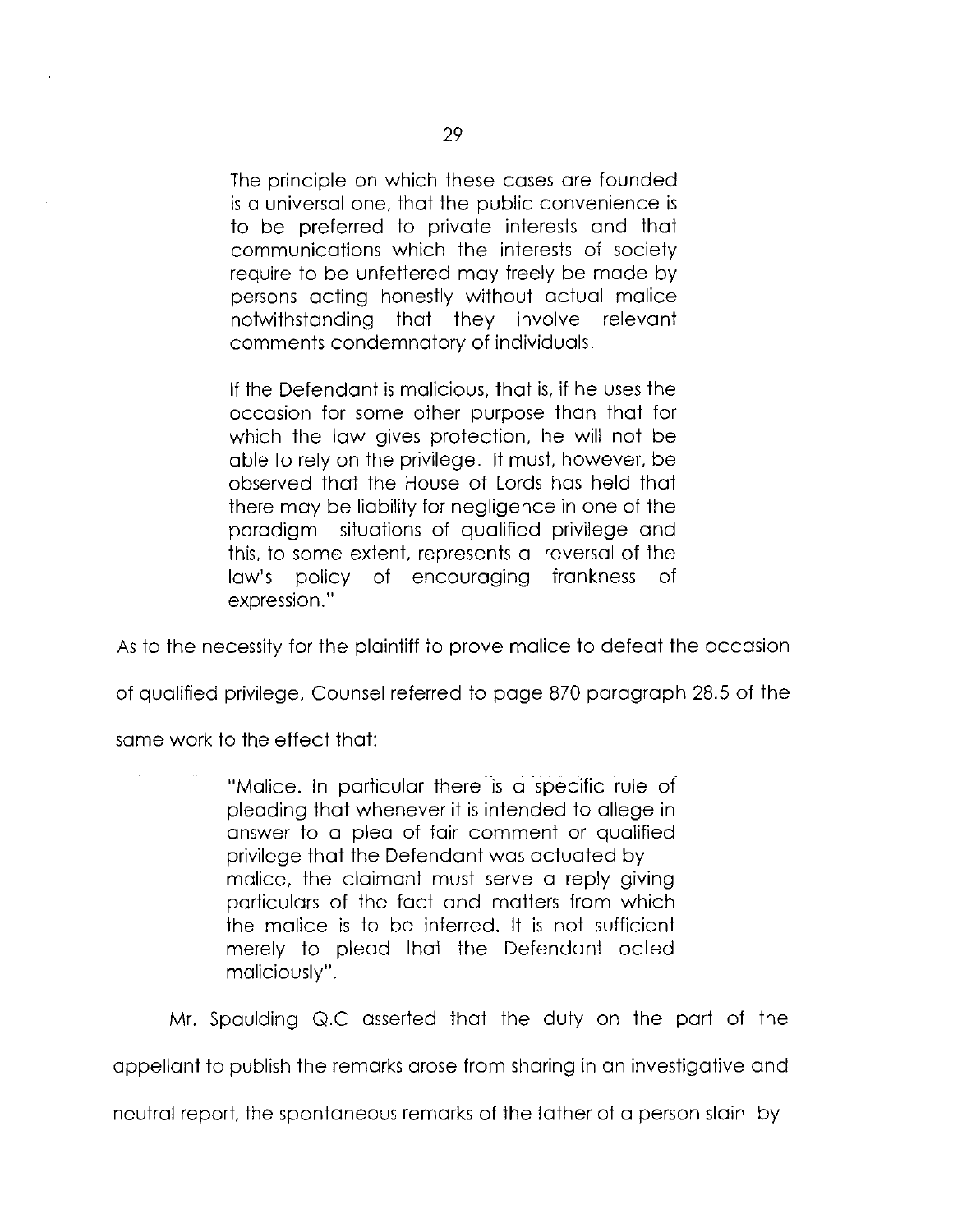the police who mode allegations on the death of his son. The remarks were admittedly reported as hearsay and said to be disputed and controversial.

The publication had left no version with the public as being truthful and to inhibit publication in these circumstances would effectively suppress the right of freedom of expression in the context of reports intended to inform the public of matters of importance to life in a democratic society.

The classic definition of qualified privilege was stated in the case

of **Adam v Ward** [1917] A. C. 309,334 as follows:

" ...a privileged occasion is...an occasion where the person who makes the communication has an interest or a duty, legal, social or moral to make it to the person to whom it is made, and the person to whom it is so made has a corresponding interest or duty to receive it. This reciprocity is essential".

The eminent jurist Lord Diplock in the case of *Horrocks v Lowe* [1975] A.C.

149 made the following statement of law relating to qualified privilege:

" The public interest that the law should provide an effective means whereby a man can vindicate his reputation against calumny has nevertheless to be accommodated to the competing public interest in permitting men to communicate frankly and freely with one another about matters with respect to which the law recognizes that they have a duty to perform or an interest to protect. In doing so what is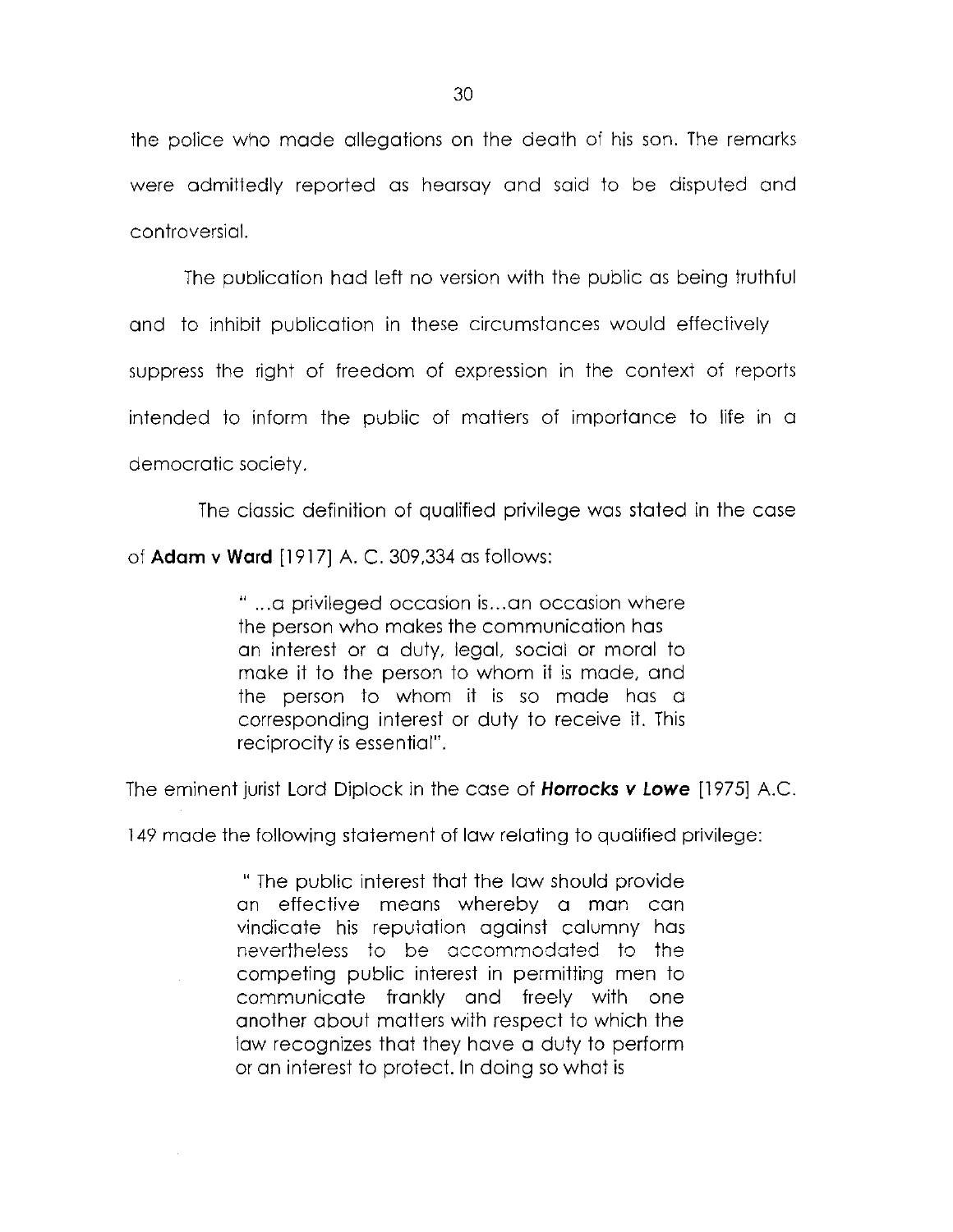published in good faith on matters of these kinds is published on a privileged occasion."

At page 150 he had this to say:

"...what is required on the part of the defamer to entitle him to the protection of the privilege is positive belief in the truth of what he published, or as it is generally thought tautalogously termed "honest belief". If he publishes untrue defamatory matter recklessly without considering or caring whether it be true or not, he is in this, as in other branches of law, treated as if he knew it to be false..."

In the context of publications by the media the leading case is

**Reynolds v Times Newspapers Limited and Others** [1999] 4 All ER 609. That

case dealt with the striking of a balance between the right to freedom of

expression and the limitation necessary for the protection of reputation.

There, Lord Nicholls laid down a non exhaustive list of matters to be

considered when dealing with newspaper publications:

- (1) The seriousness of the allegation
- (2) The nature of the allegation and the extent to which the subject matter is a matter of public concern.
- (3) The source of the information.
- (4) The steps taken to verify the information
- (5) The status of the information
- (6) The urgency of the matter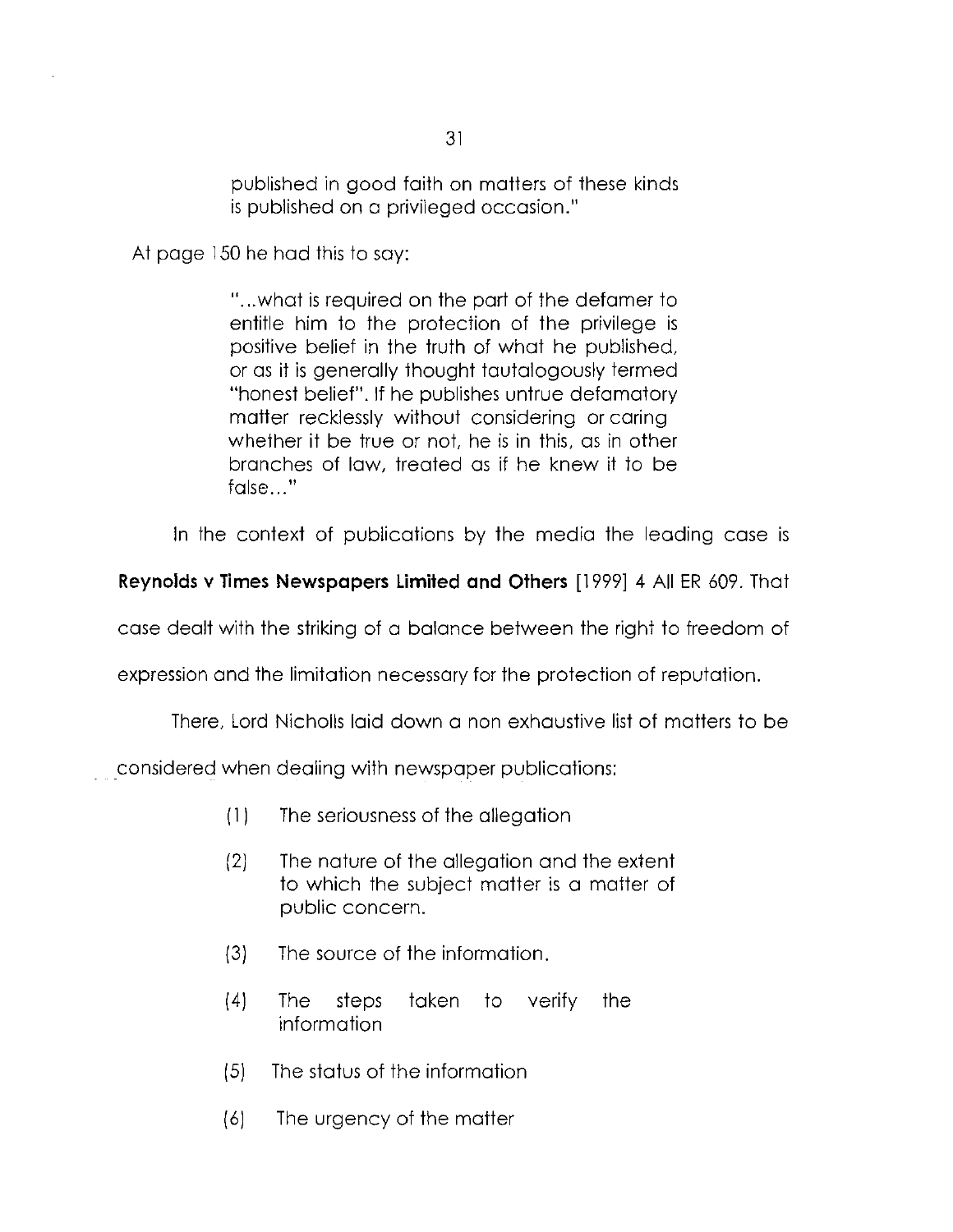- (7) Whether comment was sought from the plaintiff.
- (8) Whether the article contained the gist of the plaintiff's side of the story.
- (9) The tone of the article.
- (10) The circumstances of the publication including the timing.

The question arises as to whether or not the learned judge's directions on the defence of qualified privilege, which was pleaded in the alternative, were adequate. The evidence does not reveal that the matters stipulated by Lord Nicholls were addressed by the appellant or that the learned judge referred to them in his directions. The appellant admitted that it produces, markets and broadcasts television programmes and news for island wide consumption. It must be noted that malice was not being imputed to the appellant and the appellant has adduced no evidence that it believed the statement to be true. Mr. Spaulding Q.C. complained that the narrative of words published made it clear that the matter was controversial. He said that there is therefore no issue of the assertion of the truth of the allegation but to the contrary there were comments of skepticism in the context of broadcasting a rebutting account of the father's hearsay remarks which labelled the issue as controversial.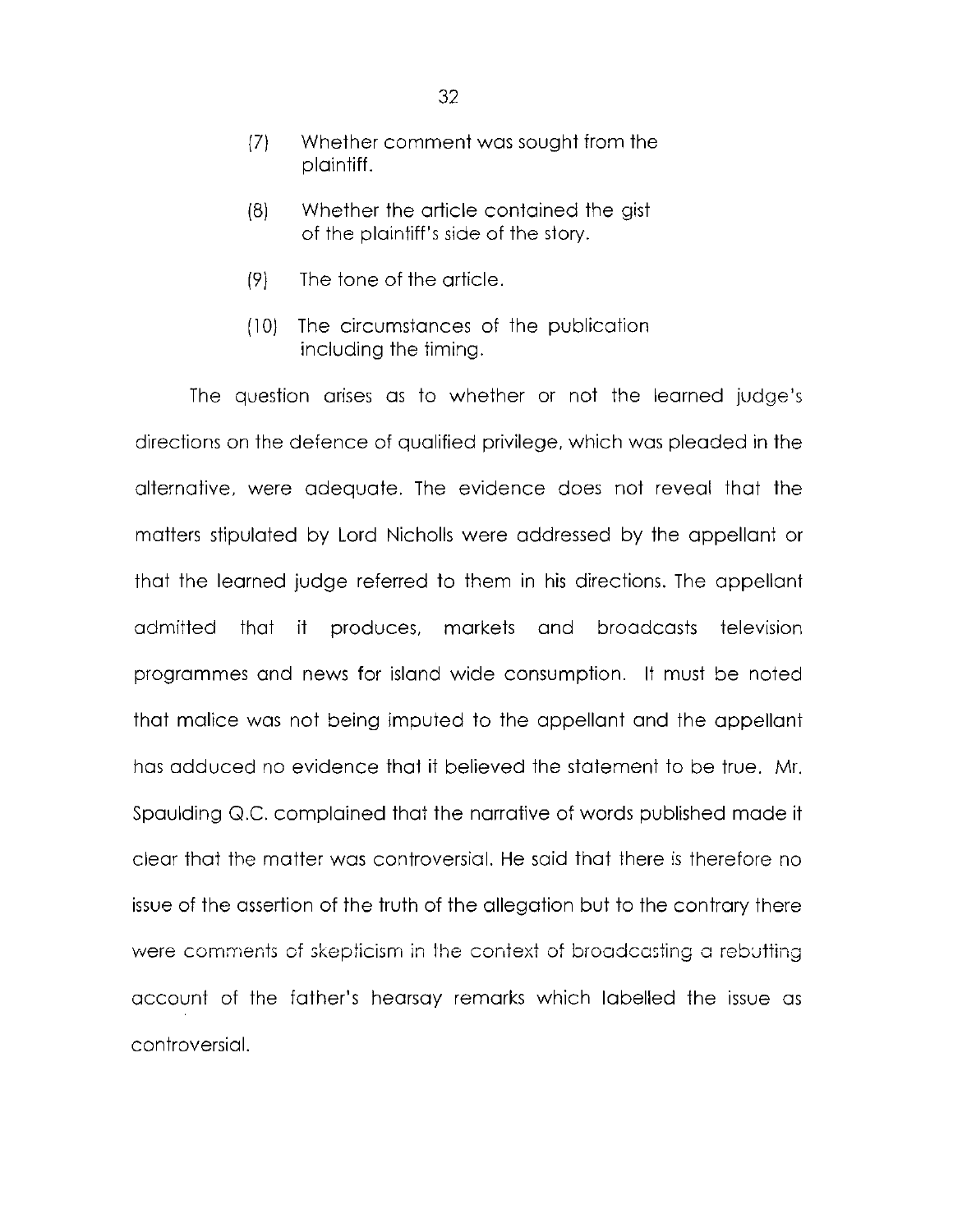It seems to me that in the absence of an assertion that the appellant honestly believed that the statement was true, the complaint that the learned judge did not deal properly with the defence of qualified privilege is not justified. The jury found that the words used were defamatory. In the circumstances of this case amplified directions on the defence of qualified privilege could not have availed the appellant and this ground of appeal also fails.

#### **Ground 3**

#### **The verdici of the jury is unreasonable having regard to the evidence**

In support of this ground Counsel submitted that the learned trial judge did not adequately and clearly direct the jury on the case for the defence. He misdirected and misled them thereby causing an imbalance in the conduct and summation of the case to the prejudice of the appellant's case making the overall trial unfair and unreasonable.

Mr. Spaulding Q.C. said that the conclusion arrived at by the jury is not consistent with the ordinary meaning of the publication in issue. The significance of the different meanings including the dual meanings were never explained to the jury and it is a matter of speculation which meaning the jury accepted and in what sense. This situation was aggravated by the fact that there was misdirection that the defence had implicitly accepted that the words were libellous.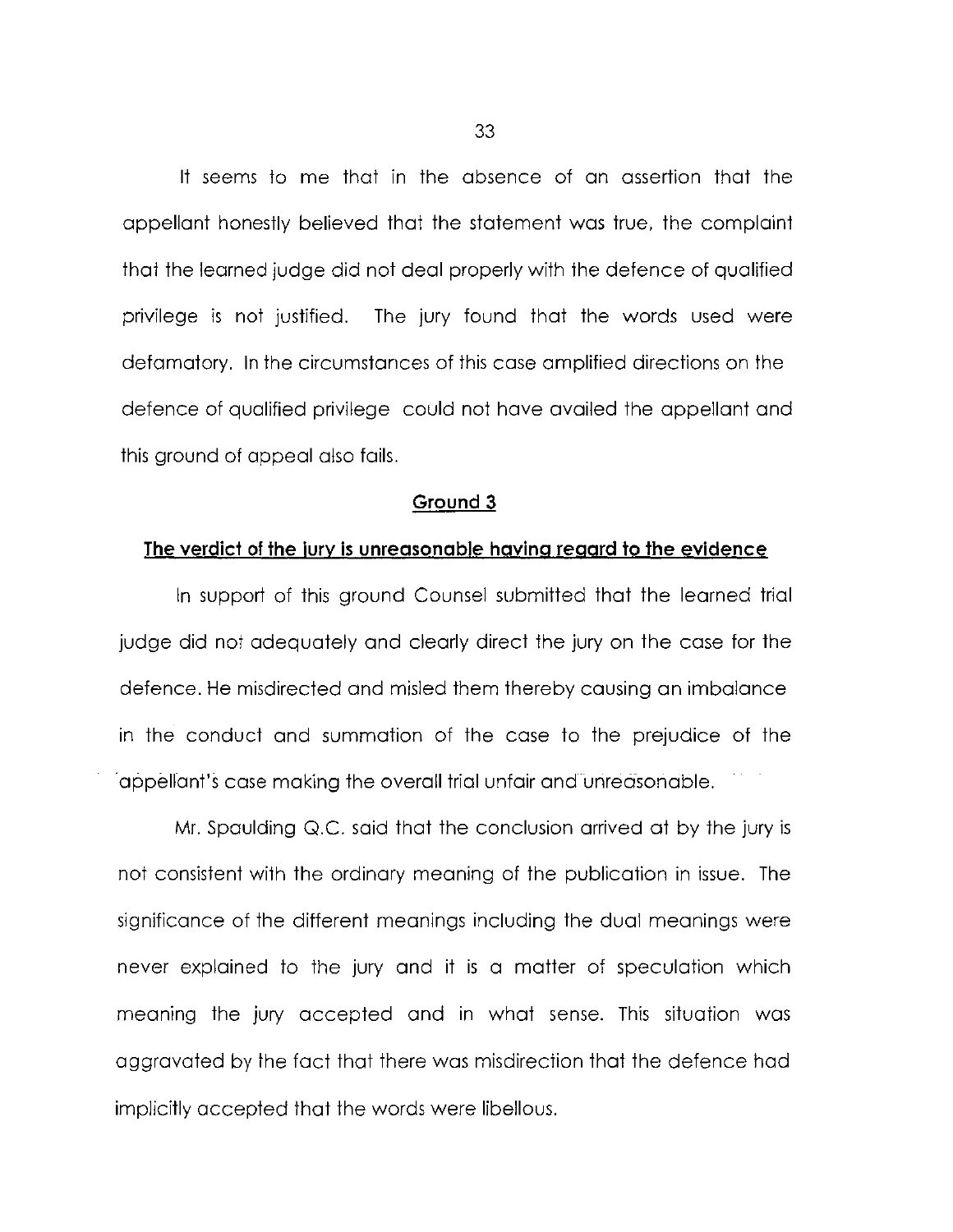Further, Counsel contended that as malice had not been pleaded the jury relied on material that should not have been in evidence. The issue of qualified privilege was not properly dealt with by the learned judge and as a result the jurors were misled and confused about the principles involved and the issues in the case. The verdict and the award should not stand because of the cumulative effect of the various errors, non-directions, and misdirections in the case. These complaints have already been addressed in the preceding grounds. The respondent was named in the publication and it was open to the jury to find that the words taken as a whole, were defamatory.

#### **Ground 4**

#### **The issue of the quantum of damages awarded**

Counsel for the appellant submitted that the amount of damages awarded was excessive being unnecessary to compensate the respondent and restore his reputation in respect of any damage which he could reasonably have sustained by the publication.

The two meanings of the words rolled up in one were unfairly left to the jury without specific directions on the different significance of the alternative meanings. There was no specific allegation of the part played by the claimant in the shooting. Since the claimant was not on the scene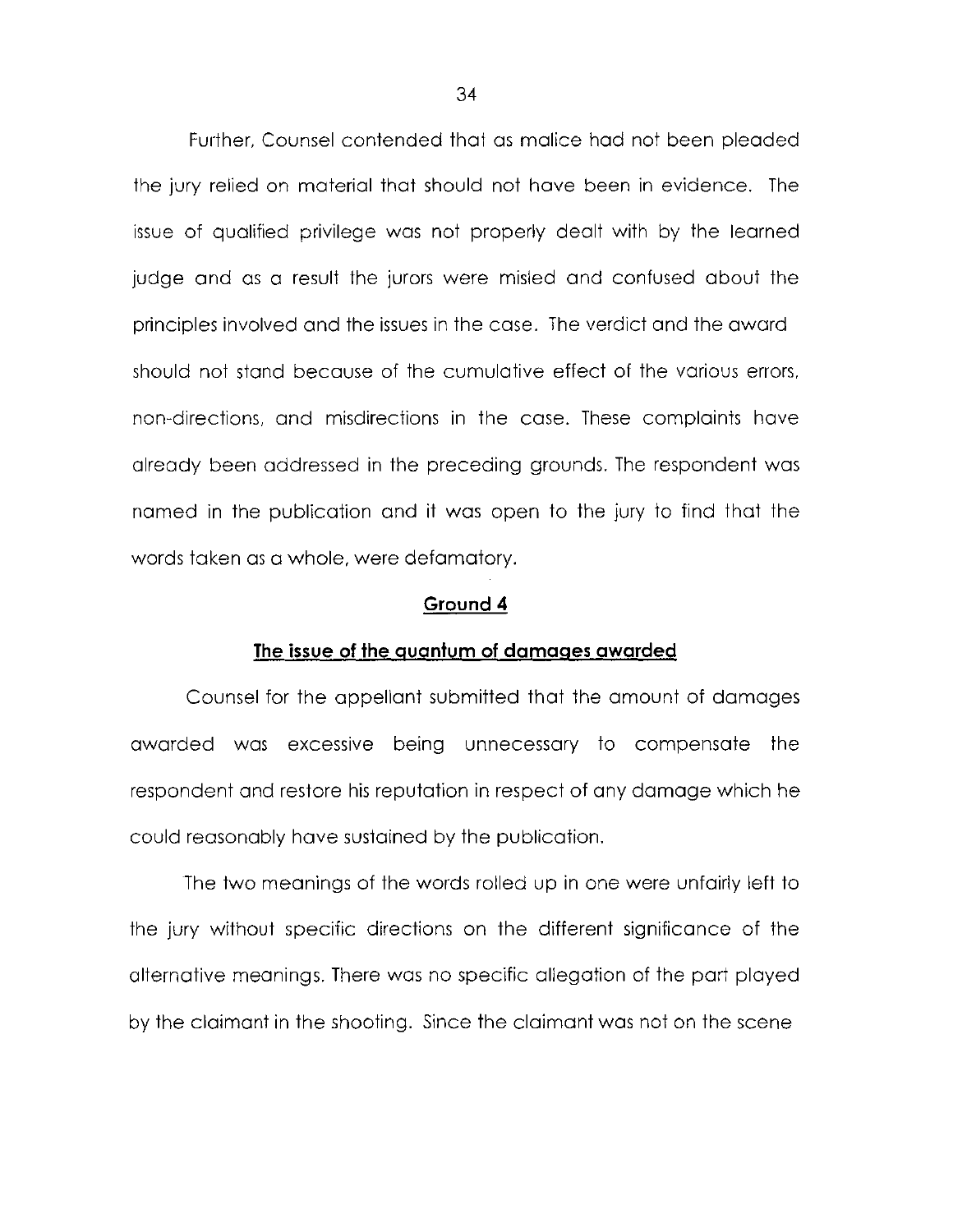his references to persons who knew him such as his wife and girlfriend could not be credible.

There was no loss of income or other special damages pleaded and proved as required. He lost no status in the Police Force and on the contrary received commendations for his work. Save on the date of the publication referred to there had been no further publication of the report and the appellant never sought to justify the reference to the plaintiff having been on the scene of the incident.

Further, the respondent is only entitled to compensation for the impact on his reputation and the hurt feelings he experienced. Counsel contends that the award is manifestly excessive when compared to awards for libel in the Jamaican jurisdiction. He referred to several cases including *Abrahams v The Gleaner Company and Dudley Stokes* Privy Council Appeal No 86 of 2001 delivered on 14th July 2003. In the *Abrahams* case the claimant was a former Minister of Tourism for Jamaica whose prospects for work in the government service and in his related consultancy had dried up as a result of the publication of libellous statements in the media. His earnings had been in the region of several million dollars per year. There were many aggravating features that extended over a period of several years. The jury awarded damages in the sum of \$80.7 million dollars that was reduced to \$35 million on appeal